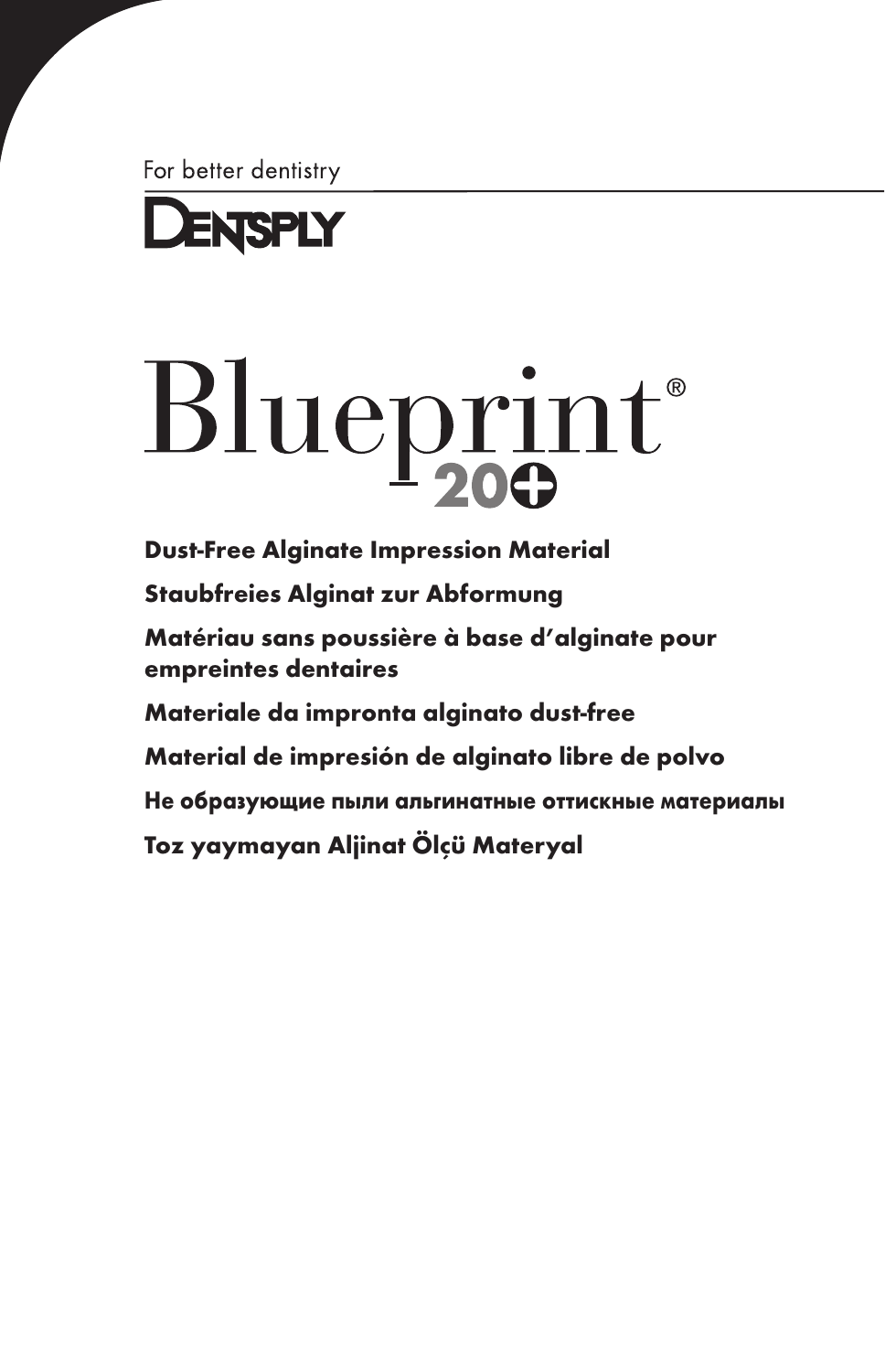| $\mathbf{2}$   | inglis          |
|----------------|-----------------|
| $\overline{ }$ | <b>Deutsch</b>  |
| $12 \,$        | Français        |
| 17             | <b>Italiano</b> |
| $22 \,$        | Español         |
| 27             | Русский         |
|                |                 |
| 32             |                 |

English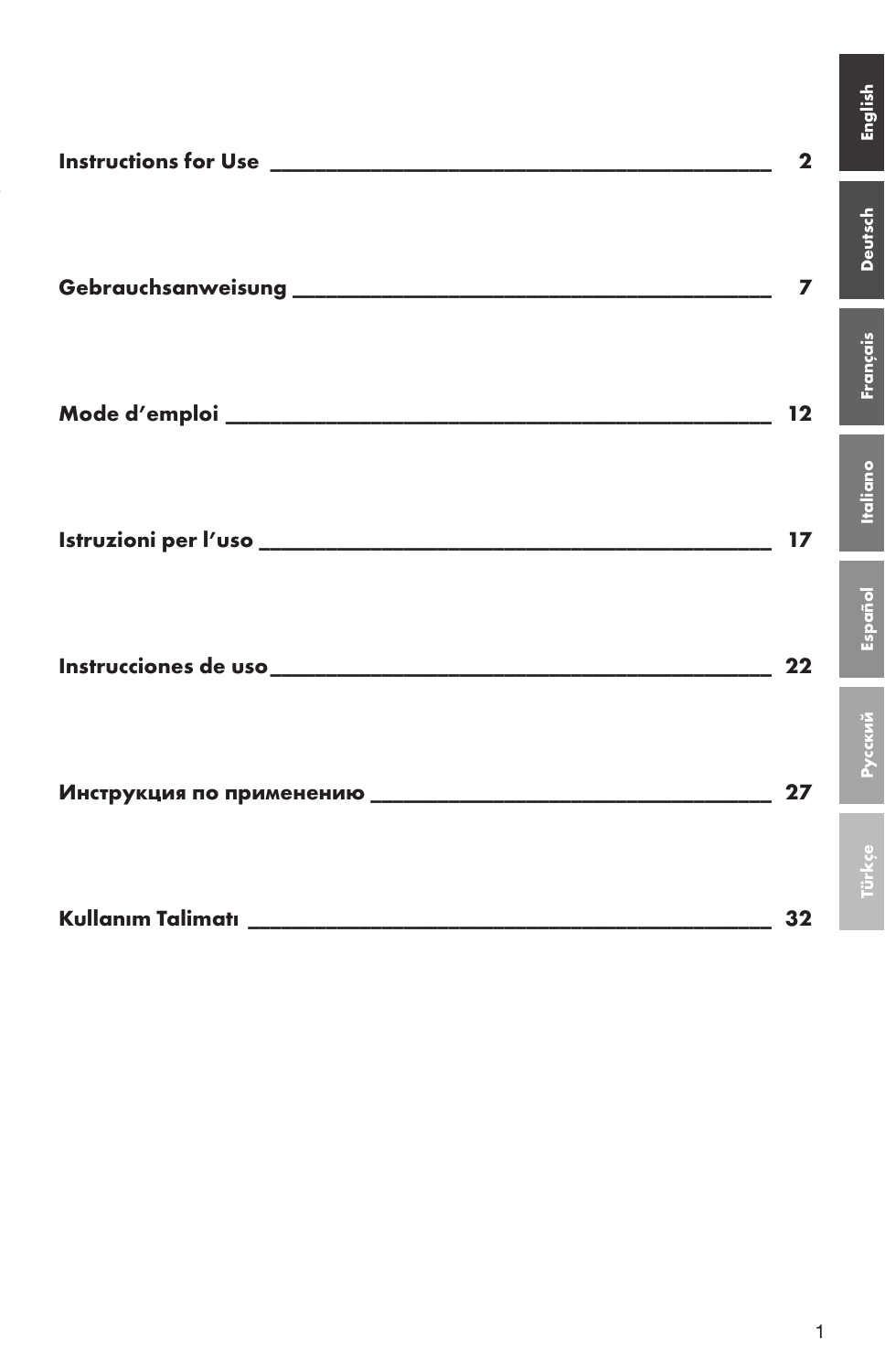# <span id="page-2-0"></span>Instructions for Use **English**

# Blueprint®

# Dust-Free Alginate Impression Material

Caution: For dental use only. USA: Rx only

| Content |  |
|---------|--|
|         |  |

| Content | Page |
|---------|------|
|         |      |
|         |      |
|         |      |
|         |      |
|         |      |

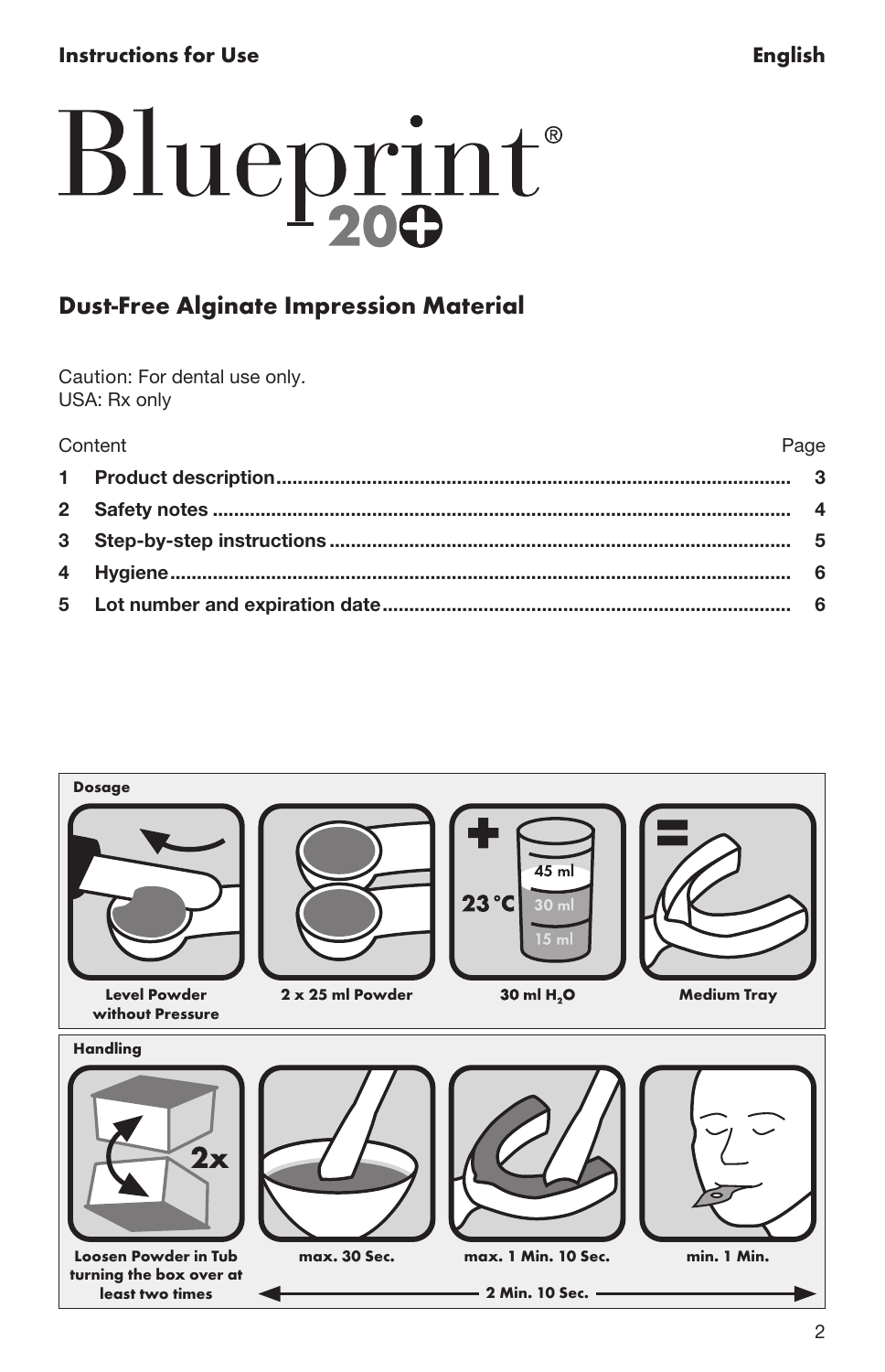# 1 Product description

Blueprint<sup>®</sup> 20+ alginate is an irreversible hydrocolloid material for taking dental impressions.

Blueprint® 20+ alginate impressions allow the option of delayed casting either in the office or shipped to an off-site laboratory.

Blueprint<sup>®</sup> 20+ alginate powder has been especially formulated to eliminate dust during mixing. The material reduces the concentration of airborne particles to a concentration lower than the limit of detection.

Blueprint® 20+ alginate complies with ISO 1563 and EN 21563, respectively.

#### 1.1 Delivery forms

• Blueprint<sup>®</sup> 20+ alginate is available in 6 kg bulk packages (containing twelve 500 g pouches), with each package containing a storage container, a powder measure scoop, a water measuring cup and Instructions for Use.

#### 1.2 Composition

- Diatomaceous earth (amorphous SiO<sub>2</sub>)
- Sodium alginate
- Calcium sulfate
- Paraffin oil
- Sodium phosphate
- Potassium hexafluorotitanate
- Magnesium oxide
- Piaments
- Spearmint oil

#### 1.3 Indications

Making of dental impressions for the fabrication of casts for:

- Case study models.
- Orthodontic models.
- Opposing models.
- Removable partial denture frameworks not involving transfers and/or precision attachments.
- Removable retainers and splints.
- Provisional restorations.

#### 1.4 Contraindications

• Severe allergy against any of the components.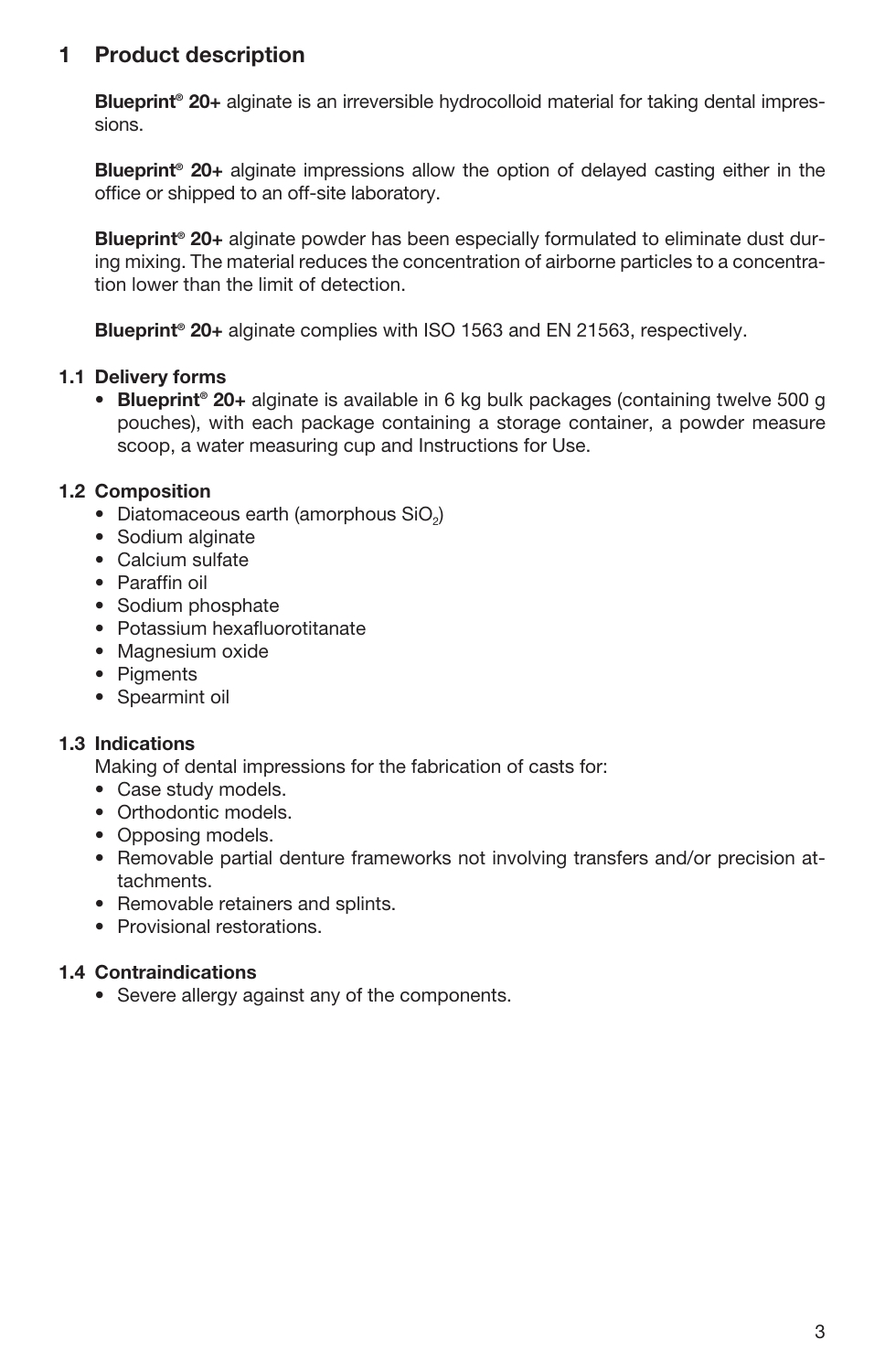# 2 Safety notes

Be aware of the following general safety notes and the special safety notes in other chapters of these Instructions for Use.

#### Safety alert symbol

- This is the safety alert symbol. It is used to alert you to potential personal injury hazards.
- Obey all safety messages that follow this symbol to avoid possible injury.

#### 2.1 Warnings

Blueprint<sup>®</sup> 20+ alginate contains diatomaceous earth (amorphous SiO<sub>2</sub>).

- Avoid eye contact to prevent irritation and possible corneal damage. In case of contact with eyes, rinse immediately with plenty of water and seek medical attention.
- Avoid skin contact: May cause sensitization by skin contact.
- Avoid inhalation: In case of inhalation, move subject to fresh air. Drink water to clear throat and blow nose to evacuate material. If irritation or soreness persists, seek medical attention.
- Prevent ingestion. If accidental swallowing occurs, have patient drink plenty of water. If nausea or illness develops, seek medical attention.

#### 2.2 Precautions

This product is intended to be used as specifically outlined in the Instructions for Use. Any use of this product inconsistent with the Instructions for Use is at the discretion and sole responsibility of the dental practitioner.

- Use protective measures for the dental team and patients such as glasses in accordance with local best practice.
- Replace storage container lid tightly immediately after dispensing.
- The temperature and hardness of the water used for mixing will affect the working time and setting time. Recommended water temperature is 23 °C/73 °F (see Stepby-Step instructions).
- Blueprint® 20+ alginate is not recommended for transfer impressions or final impressions for fixed restorations.
- Do not store impressions submersed in water.

#### 2.3 Adverse reactions

- Eye contact: Irritation and possible corneal damage.
- Skin contact: May cause sensitization by skin contact.

#### 2.4 Storage conditions

Inadequate storage conditions may shorten the shelf life and may lead to malfunction of the product.

- Keep out of direct sunlight.
- Store in a tightly closed container at temperatures between 5 °C and 27 °C (41 °F and 80 °F).
- Use the product at room temperature.
- Protect from moisture.
- Do not freeze.
- Do not use after expiration date.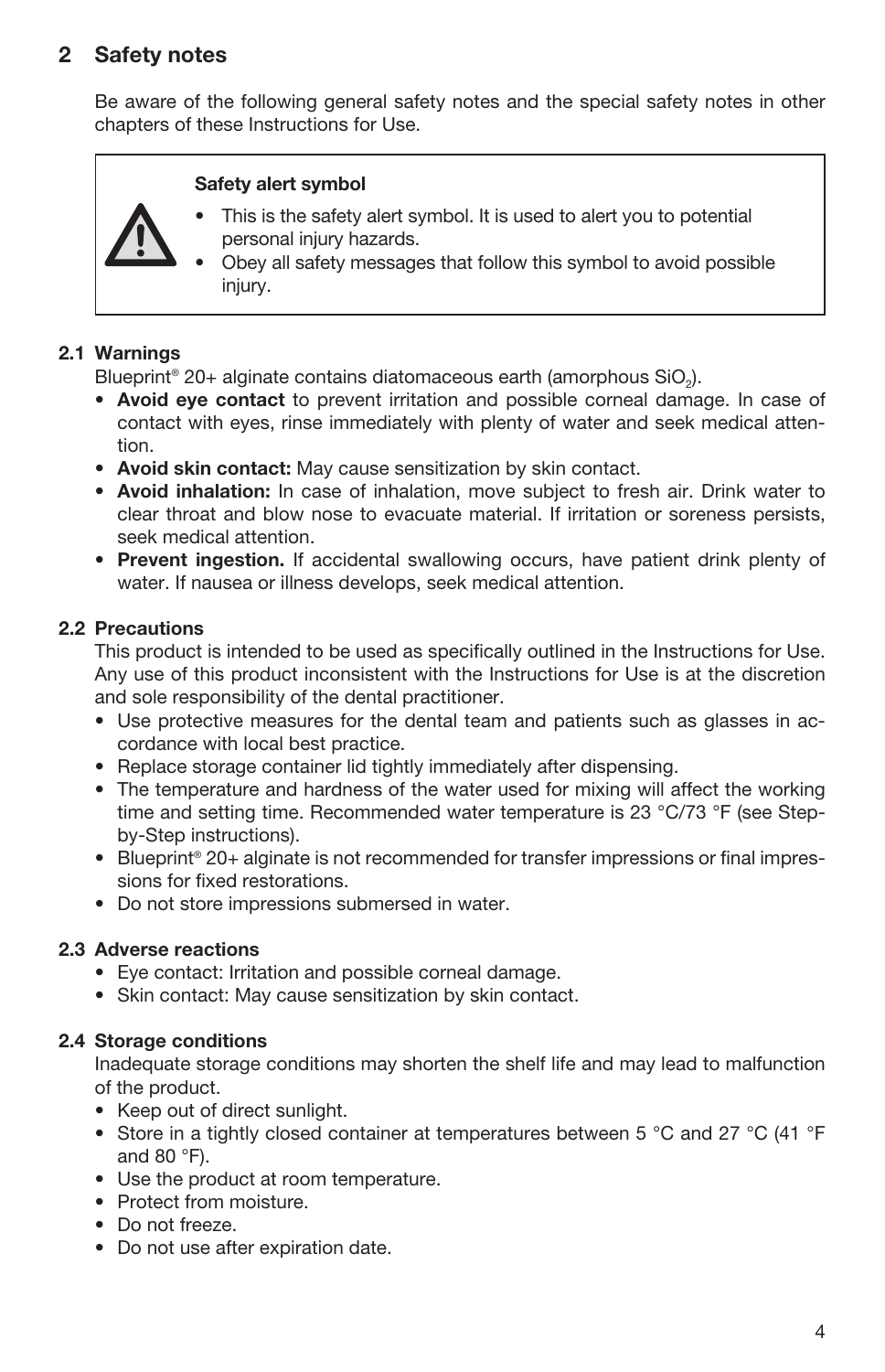# 3 Step-by-step instructions

#### 3.1 Preparation and dosage<sup>1</sup>

- 1. Transfer Blueprint® 20+ alginate from pouch into the storage container.
- 2. Alginate impression materials tend to settle during transit and storage. Always loosen the powder before use by inverting the storage container twice.
- 3. For correct proportioning use Blueprint® 20+ alginate water measuring cup (15, 30 and 45 ml marks) and powder measure scoop (25 ml).
- 4. Scoop powder lightly and level off; do not tap the scoop.

| Sectional impression:  | 1 level scoop of powder (25 ml)<br>+ lower mark of water measure (15 ml)   |
|------------------------|----------------------------------------------------------------------------|
| Small full impression: | 2 level scoops of powder (50 ml)<br>+ middle mark of water measure (30 ml) |
| Large full impression: | 3 level scoops of powder (75 ml)<br>+ upper mark of water measure (45 ml)  |

5. If a thinner or thicker mix is required use slightly more or less water.

#### 3.2 Mixing

- 1. Machine mix for 8 12 seconds or according to manufacturer's Instructions for Use.
- 2. Hand mix vigorously in a suitable bowl for 30 seconds.

#### 3.3 Working and setting time<sup>2</sup>

Working and setting time can be modified by altering the temperature of the mixing water. The time of placement may vary by altering working and setting time. In general, at normal room temperature, the working time is 1 minute 10 seconds and the impression should remain in the mouth for approximately 1 minute. This leads to a total setting time of 2 minutes 10 seconds.

#### 3.4 Impression taking

- 1. Have the patient rinse the mouth with warm water.
- 2. Load and seat the tray into the mouth immediately after completion of mixing and retain, under slight pressure, for approximately 1 minute.
- 3. Remove the impression from the mouth and rinse free from saliva and debris under cold running water.

#### 3.5 Cleaning and disinfection

- 1. Immerse the impression in a suitable disinfection solution (e.g. Zeta 7 Solution 3 or Impresept 4) for 10 minutes.
- 2. Rinse impression under running water for approximately 15 seconds.

#### 3.6 Storage of impressions

- 1. It is recommended that the model be cast from the impression immediately after cleaning (and disinfection).
- 2. If this is not possible store the impression next to a damp napkin in a hermetically sealed polyethylene bag at room temperature. Under these conditions the casting can be delayed for up to 48 hours after impression taking.

#### 3.7 Casting

Compatibility with cast materials has been confirmed for the type 3 plaster Elite Model Fast<sup>3</sup> and type 4 plaster Elite Rock<sup>3</sup>.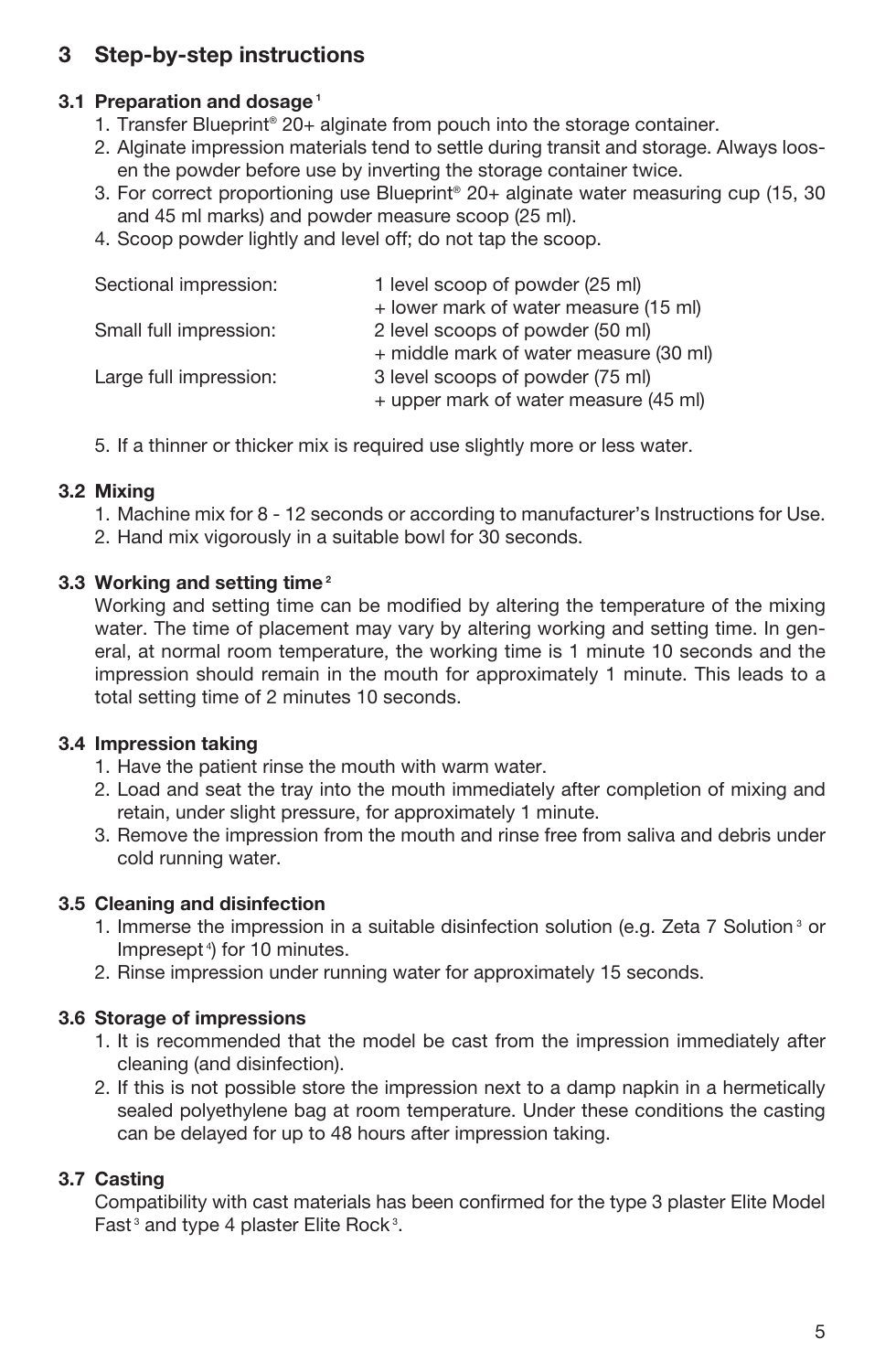# 4 Hygiene

#### Cross-contamination

Infection.



1. In order to prevent cross-contamination do not touch storage container, powder measure scoop, water measuring cup and Instructions for Use with contaminated hands. Protect from aerosols.

2. The storage container, powder measure scoop and water measuring cup may be cleaned by scrubbing with hot water and soap or detergent.

# 5 Lot number ( $\oslash$ ) and expiration date ( $\oslash$ )

- 1. Do not use after expiration date. ISO standard is used: "YYYY/MM"
- 2. The following numbers should be quoted in all correspondence:
	- Reorder Number
	- Lot number
	- Expiration date

#### © DENTSPLY DeTrey 2011-08-24

[These Instructions for Use are based on Master Version 02]

<sup>1</sup> For testing according to ISO 1563: Powder : water ratio = 1 g powder : 2 ml water.

<sup>&</sup>lt;sup>2</sup> The quoted working time is based on the use of distilled water but there is no significant change if tap water, of any hardness is used.

<sup>&</sup>lt;sup>3</sup> Zeta 7 Solution, Elite Model Fast and Elite Rock are trademarks of Zhermack, Badia Polesine, Italy.

<sup>4</sup> Impresept is a trademark of 3M ESPE, Seefeld, Germany.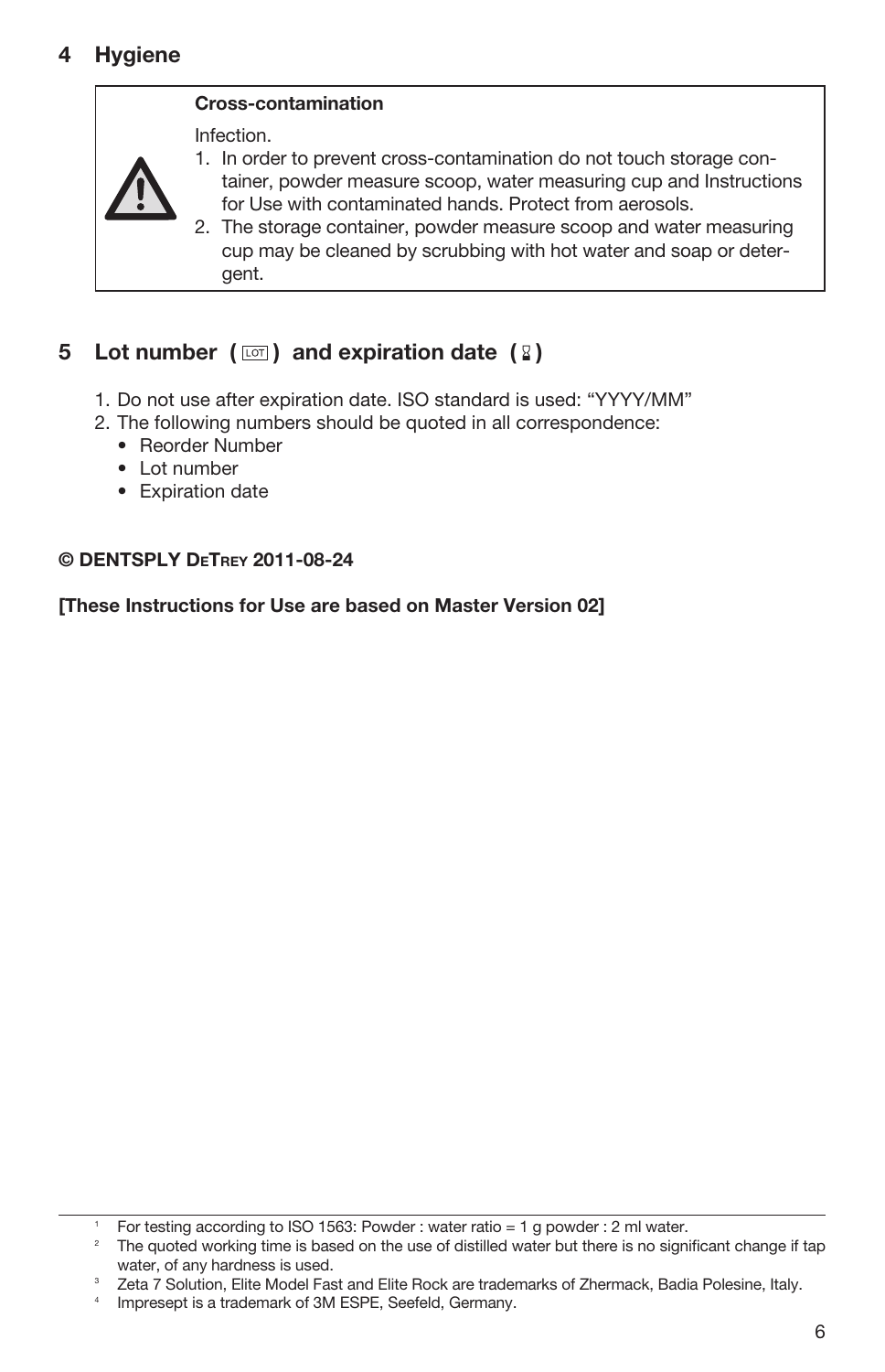# <span id="page-7-0"></span>Gebrauchsanweisung Deutsch

# Blueprint®

# Staubfreies Alginat zur Abformung

Warnhinweis: Nur für den zahnmedizinischen Gebrauch.

| Inhaltsverzeichnis | Seite |
|--------------------|-------|
|                    |       |
|                    |       |
|                    |       |
|                    |       |
|                    |       |

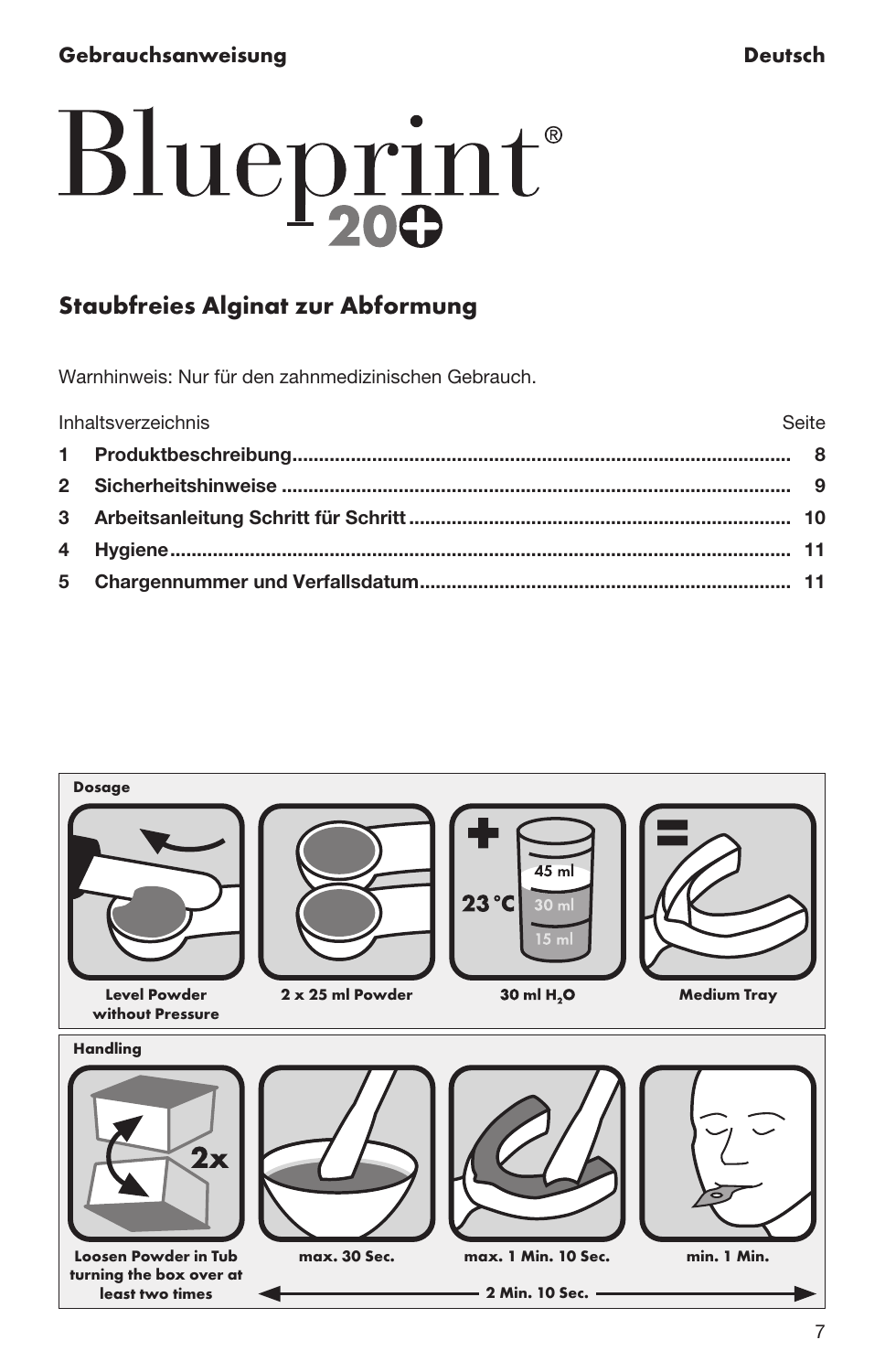# 1 Produktbeschreibung

Blueprint® 20+ ist ein elastisch-irreversibles Alginat (Hydrokolloide) für zahnärztliche Abformungen.

Blueprint® 20+ Alginat-Abformungen können auch mit zeitlicher Verzögerung, entweder in der Praxis oder - nach dem Versand - in einem Dentallabor ausgegossen werden.

Blueprint® 20+ ist ein Alginat-Pulver, das dank spezieller Formulierung beim Anmischen nicht staubt. Die Schwebstaub-Konzentration dieses Materials liegt unter der Nachweisgrenze.

Blueprint® 20+ entspricht ISO 1563 bzw. EN 21563.

#### 1.1 Darreichungsform

• Blueprint® 20+ Alginat ist in einer Großpackung à 6 kg (mit zwölf Beuteln à 500 g) erhältlich; die Packung enthält einen Vorratsbehälter, einen Pulvermesslöffel, einen Wassermessbecher und eine Gebrauchsanweisung.

#### 1.2 Zusammensetzung

- Kieselgur (amorphes SiO<sub>2</sub>)
- Natrium-Alginat
- Calciumsulfat
- Paraffinöl
- Natriumphosphat
- Kaliumhexafluorotitanat
- Magnesiumoxid
- Pigmente
- Krauseminzöl

#### 1.3 Indikationen

Zahnärztliche Abformungen zur Herstellung von:

- Modellen für Studienzwecke.
- Modellen für kieferorthopädische Arbeiten.
- Gegenkiefer-Modellen.
- Modellen für Gerüstanfertigung von herausnehmbaren Teilprothesen ohne Transferkappen und/oder Präzisions-Attachments.
- Modellen für herausnehmbare Retainer und Schienen.
- Modellen für provisorische Restaurationen oder zur direkten Anfertigung von provisorischen Restaurationen.

#### 1.4 Kontraindikationen

• Schwere Allergie gegen Bestandteile der Materialien.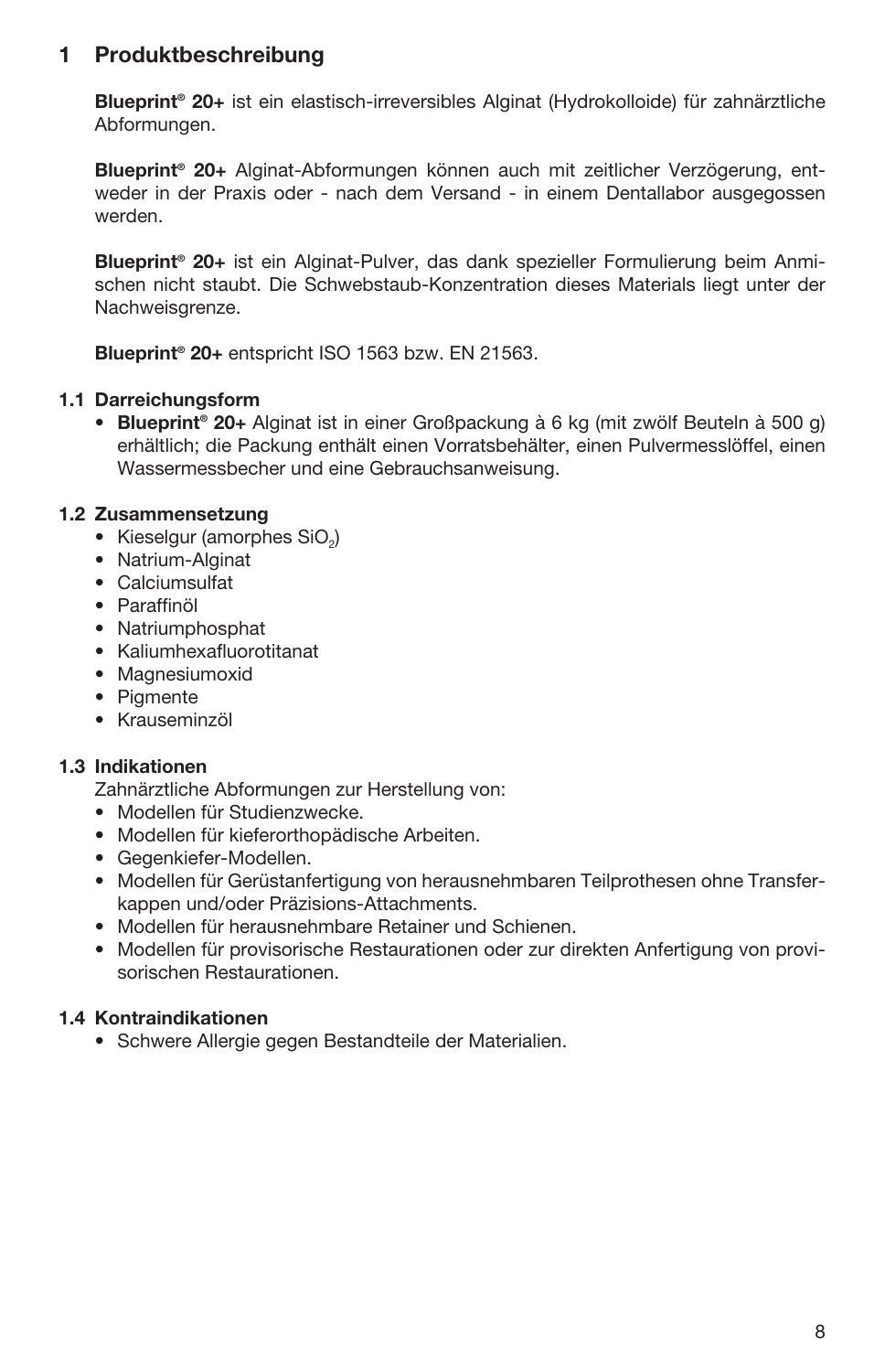# 2 Sicherheitshinweise

Bitte beachten Sie die folgenden generellen Sicherheitshinweise und die speziellen Sicherheitshinweise in anderen Kapiteln der vorliegenden Gebrauchsanweisung.

#### Sicherheitssymbol

- Dies ist das Sicherheitssymbol. Es weist auf die mögliche Gefahr von Personenschäden hin.
	- Um mögliche Verletzungen zu vermeiden, alle Sicherheitshinweise, die diesem Symbol folgen, unbedingt beachten!

#### 2.1 Warnhinweise

Blueprint® 20+ enthält Kieselgur (amorphes SiO.).

- Augenkontakt vermeiden, damit keine Reizungen und möglichen Hornhautschäden auftreten. Bei versehentlichem Kontakt die Augen sofort mit reichlich Wasser spülen und ärztlich behandeln lassen.
- Hautkontakt vermeiden: Sensibilisierung durch Hautkontakt möglich.
- Nicht einatmen: Bei versehentlichem Einatmen den Betroffenen an die frische Luft bringen, Wasser trinken lassen, um den Hals zu reinigen, und schnäuzen lassen, um das Material aus der Nase zu entfernen. Anhaltende Reizungen oder Entzündungen ärztlich behandeln lassen.
- Nicht verschlucken. Bei versehentlichem Verschlucken den Patienten reichlich Wasser trinken lassen. Eventuell auftretende Übelkeit oder Krankheitsgefühl ärztlich behandeln lassen.

#### 2.2 Vorsichtsmaßnahmen

Dieses Produkt sollte entsprechend dieser Gebrauchsanweisung benutzt werden. Jeglicher Gebrauch unter Nichtbeachtung dieser Gebrauchsanweisung unterliegt der Verantwortung des behandelnden Zahnarztes.

- Behandler, Assistenzpersonal und Patienten mit z. B. Schutzbrillen entsprechend den lokalen Best-Practice-Standards schützen.
- Den Vorratsbehälter sofort nach der Materialentnahme mit dem Deckel fest verschließen.
- Temperatur und Härte des zum Anmischen verwendeten Wassers beeinflussen die Verarbeitungs- und Abbindezeit. Die empfohlene Wassertemperatur beträgt 23 °C (siehe Arbeitsanleitung Schritt für Schritt).
- Blueprint® 20+ ist für Transferabformungen oder Präzisionsabformungen für festsitzenden Zahnersatz nicht zu empfehlen.
- Die Abformungen nicht in Wasser eingetaucht lagern.

#### 2.3 Nebenwirkungen

- Augenkontakt: Reizungen und mögliche Hornhautschäden.
- Hautkontakt: Sensibilisierung durch Hautkontakt möglich.

#### 2.4 Lagerungsbedingungen

Ungeeignete Lagerungsbedingungen können die Haltbarkeitsdauer verkürzen und die Produkte unbrauchbar machen.

- Nicht direkter Sonnenbestrahlung aussetzen.
- In einem fest verschlossenen Behälter bei Temperaturen zwischen 5 °C und 27 °C lagern.
- Produkt bei Zimmertemperatur verwenden.
- Vor Feuchtigkeit schützen.
- Nicht einfrieren.
- Nicht nach Ablauf des Verfallsdatums verwenden.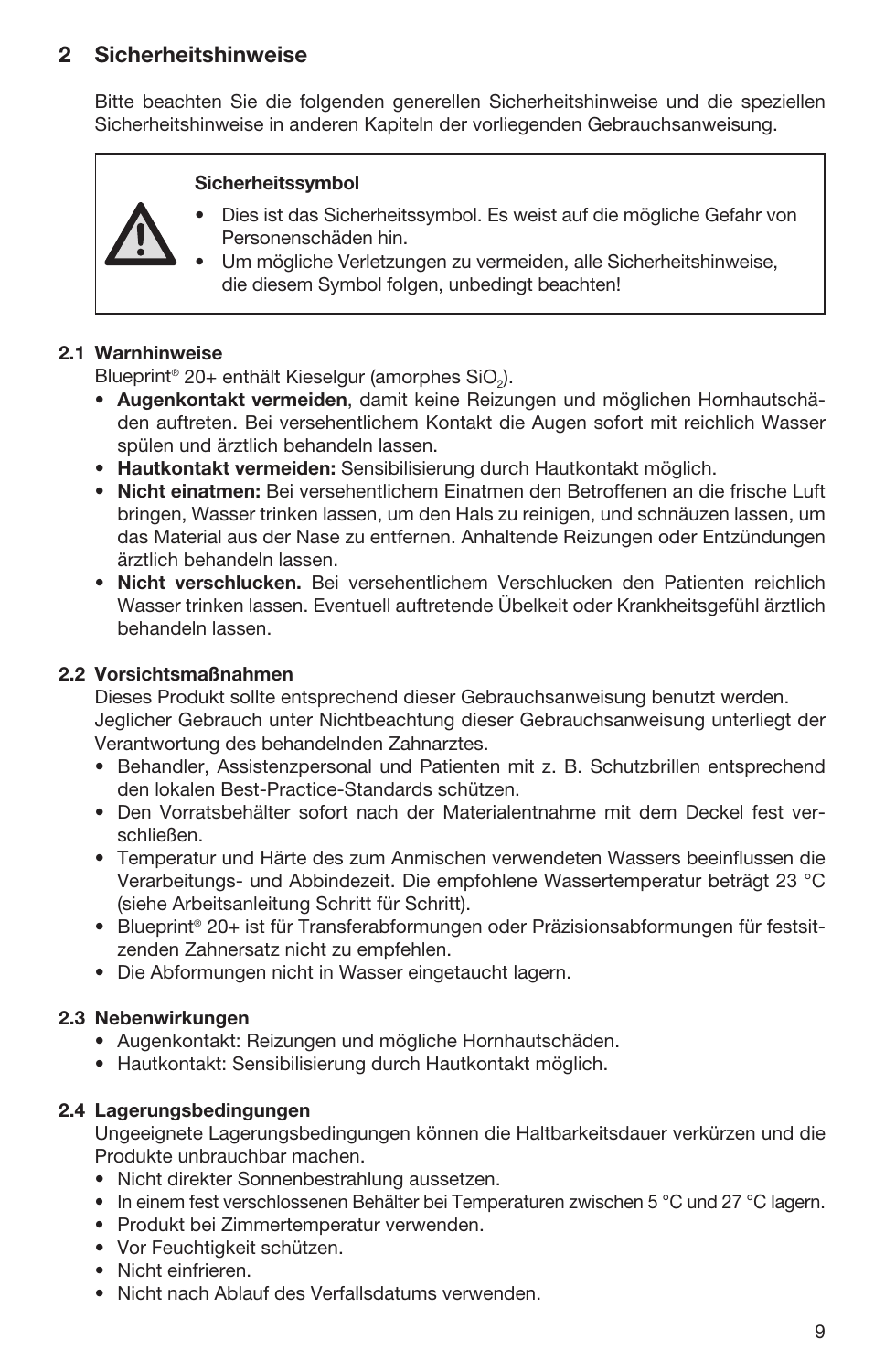# 3 Arbeitsanleitung Schritt für Schritt

# 3.1 Vorbereitung und Dosierung<sup>1</sup>

- 1. Blueprint® 20+ aus dem Beutel in den Vorratsbehälter geben.
- 2. Alginat-Abformmaterialien neigen dazu, sich bei Transport und Lagerung zu verdichten. Daher sollte das Pulver vor Gebrauch stets durch zweimaliges Umdrehen des Vorratsbehälters gelockert werden.
- 3. Zur korrekten Dosierung von Blueprint® 20+ den zugehörigen Wassermessbecher (Marken bei 15, 30 und 45 ml) und Pulvermesslöffel (25 ml) verwenden.
- 4. Das Pulver ohne Druck mit dem Messlöffel entnehmen und abstreifen; nicht durch Abklopfen des Löffels verdichten.

| Teilabformung:          | 1 gestrichener Löffel Pulver (25 ml)<br>+ Wasser bis zur unteren Messmarke (15 ml) |
|-------------------------|------------------------------------------------------------------------------------|
| Kleine Gesamtabformung: | 2 gestrichene Löffel Pulver (50 ml)                                                |
|                         | + Wasser bis zur mittleren Messmarke (30 ml)                                       |
| Große Gesamtabformung:  | 3 gestrichene Löffel Pulver (75 ml)                                                |
|                         | + Wasser bis zur oberen Messmarke (45 ml)                                          |

5. Wenn eine dünnere oder dickere Konsistenz gewünscht wird, etwas mehr oder weniger Wasser zugeben.

# 3.2 Anmischen

- 1. Maschinelles Anmischen: 8 12 Sekunden oder gemäß Gebrauchsanweisung des Herstellers.
- 2. Manuelles Anmischen: 30 Sekunden in einem geeigneten Gefäß gründlich mischen.

# 3.3 Verarbeitungs- und Abbindezeit<sup>2</sup>

Verarbeitungs- und Abbindezeit können durch Veränderung der Wassertemperatur modifiziert werden. Der Zeitpunkt des Einbringens in den Mund kann somit je nach Verarbeitungs- und Abbindezeit variieren. Bei Zimmertemperatur beträgt die Verarbeitungszeit 1 Minute und 10 Sekunden und das Abformmaterial sollte in der Regel ungefähr 1 Minute im Mund verbleiben. Die gesamte Abbindezeit beträgt somit 2 Minuten und 10 Sekunden.

# 3.4 Abformung

- 1. Den Patienten den Mund mit warmem Wasser spülen lassen.
- 2. Sofort nach dem Anmischen den Abformlöffel befüllen, in den Mund einbringen und mit leichtem Druck ungefähr 1 Minute festhalten.
- 3. Die Abformung herausnehmen und Speichel und andere Verunreinigungen mit kaltem fließendem Wasser abspülen.

# 3.5 Reinigung und Desinfektion

- 1. Die Abformung 10 Minuten in eine geeignete Desinfektionslösung einlegen (z. B. Zeta 7 Solution<sup>3</sup> oder Impresept<sup>4</sup>).
- 2. Die Abformung ca. 15 Sekunden mit fließendem Wasser spülen.

# 3.6 Lagerung der Abformung

- 1. Es wird empfohlen, die Abformung sofort nach der Reinigung und Desinfektion auszugießen.
- 2. Falls dies nicht möglich ist, sollte die Abformung zusammen mit einem feuchten Tuch in einem luftdicht verschlossenen Polyethylenbeutel bei Zimmertemperatur gelagert werden. Unter diesen Bedingungen kann das Ausgießen in einem Zeitraum von bis zu 48 Stunden nach Herstellung der Abformung erfolgen.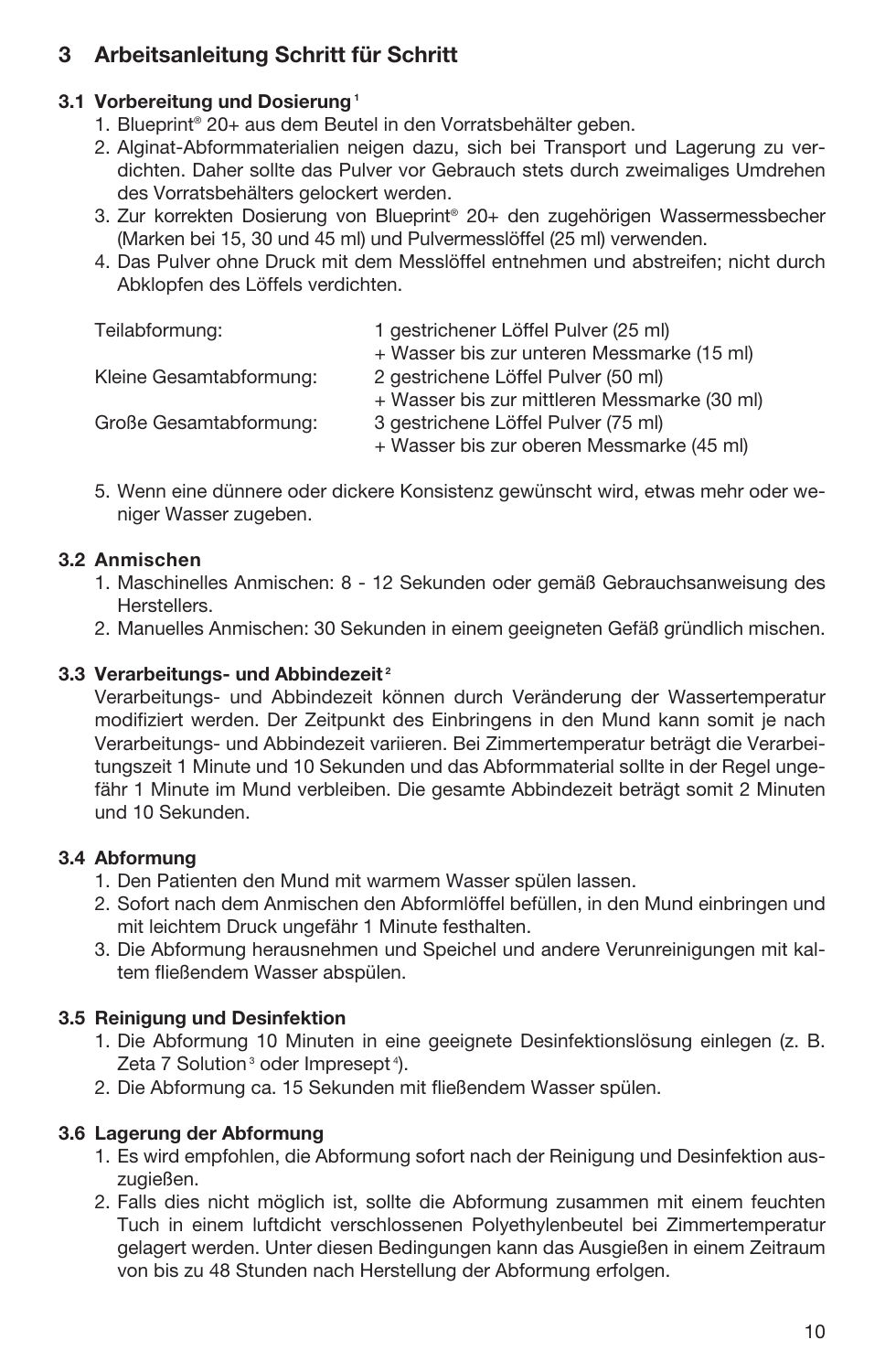#### 3.7 Ausgießen

Kompatibilität mit den folgenden Modellgipsen wurde bestätigt: Elite Model Fast<sup>3</sup> (Typ III) und Elite Rock 3 (Typ IV).

# 4 Hygiene

#### Kreuzkontamination

Infektion.



- 1. Zur Vermeidung von Kreuzkontaminationen den Vorratsbehälter, den Pulvermesslöffel, den Wassermessbecher und die Gebrauchsanweisung nicht mit kontaminierten Händen berühren. Vor Aerosolen schützen.
- 2. Vorratsbehälter, Pulvermesslöffel und Wassermessbecher können durch Abwaschen mit warmem Wasser und Seife oder Reinigungsmittel gesäubert werden.

# 5 Chargennummer  $(\Box)$  und Verfallsdatum  $(2)$

- 1. Nicht nach Ablauf des Verfallsdatums verwenden. Angegeben nach ISO Standard: "JJJJ/MM"
- 2. Bei Schriftwechsel sollten die folgenden Nummern angegeben werden:
	- Bestellnummer
	- Chargennummer
	- Verfallsdatum

### © DENTSPLY DeTrey 2011-08-24

<sup>1</sup> Zum Testen nach ISO 1563: Pulver : Wasser-Verhältnis = 1 g Pulver : 2 ml Wasser.

<sup>2</sup> Die genannte Verarbeitungszeit basiert auf der Verwendung von destilliertem Wasser; aber es gibt keine signifikanten Änderungen, wenn Leitungswasser beliebiger Härte verwendet wird.

Zeta 7 Solution, Elite Model Fast und Elite Rock sind Warenzeichen von Zhermack, Badia Polesine, Italien.

Impresept ist ein Warenzeichen der 3M ESPE, Seefeld, Deutschland.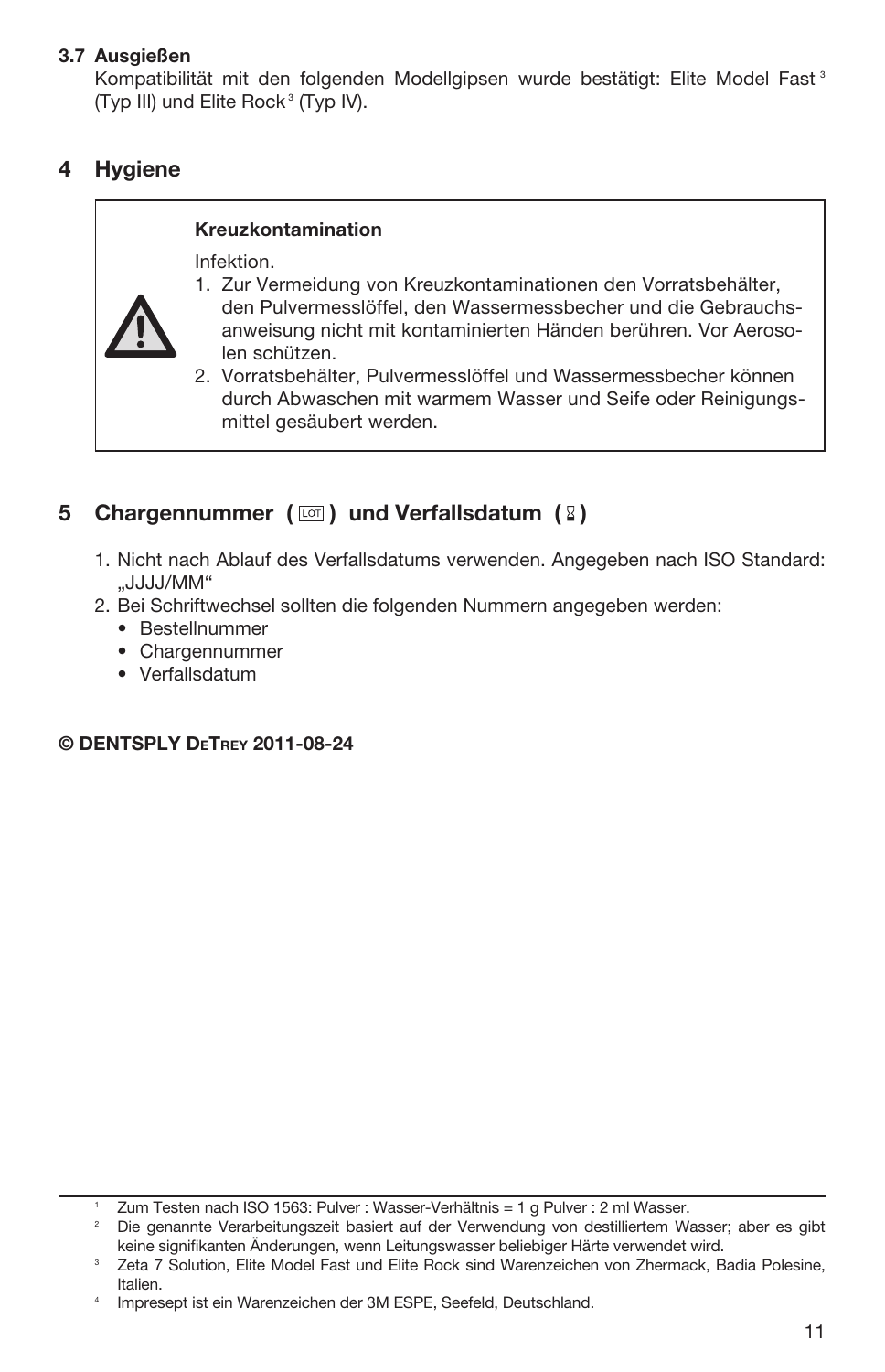# <span id="page-12-0"></span>Blueprint®

# Matériau sans poussière à base d'alginate pour empreintes dentaires

Avertissement : Réservé à l'usage dentaire.

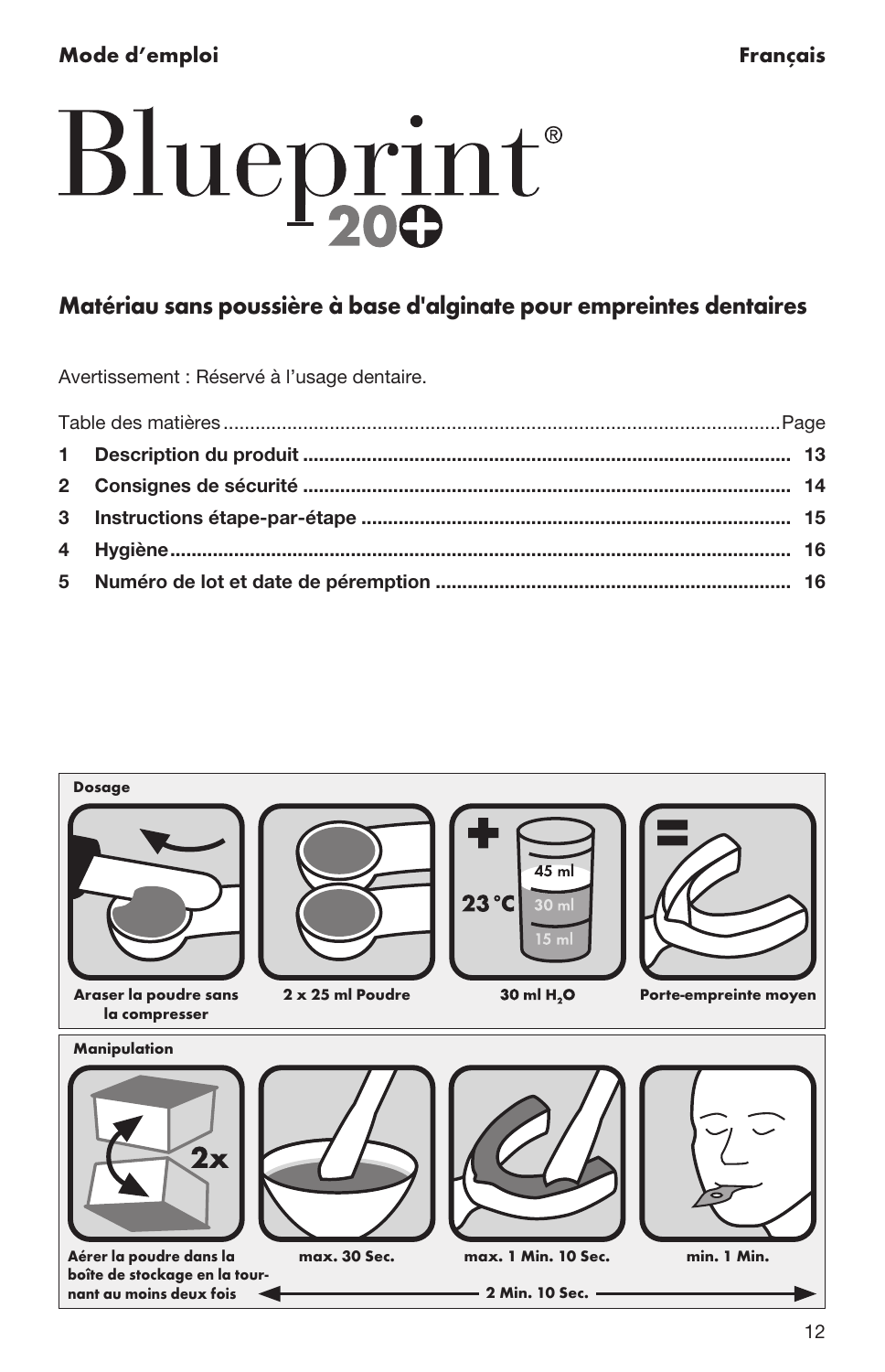# 1 Description du produit

Blueprint<sup>®</sup> 20+ est un matériau alginate hydrocolloide irréversible destiné à la réalisation d'empreintes.

Blueprint<sup>®</sup> 20+ permet de réaliser la coulée soit au cabinet dentaire soit dans un laboratoire de prothèse extérieur.

La poudre **Blueprint<sup>®</sup> 20+** a été spécialement formulée pour éviter la formation de poussière durant le mélange. La concentration de particules aéroportées de ce matériau est réduite et inférieure à la limite de détection.

Blueprint® 20+ est un matériau alginate conforme aux normes ISO 1563 et EN 21563.

#### 1.1 Conditionnement du produit

• Blueprint® 20+ est disponible par carton de 6 kgs (comprenant douze sachets de 500 g), la livraison par carton contient un récipient en plastique, une cuillère pour mesurer la poudre, un gobelet pour doser l'eau et un mode d'emploi.

#### 1.2 Composition

- Diatomite (SiO<sub>2</sub> amorphe)
- Alginate de sodium
- Sulfate de calcium
- Huile de paraffine
- Phosphate de sodium
- Hexafluorotitanate de potassium
- Oxyde de magnésium
- Piaments
- Huile mentholée

#### 1.3 Indications

Empreintes dentaires destinées à la fabrication de :

- Modèles d'étude.
- Modèles de l'arcade antagoniste.
- Modèles de travail pour la fabrication de dispositifs orthodontiques.
- Modèles de travail pour la fabrication de prothèses amovibles n'impliquant pas de transferts et / ou des attachements de précision.
- Modèles de travail pour la stabilisation et attelles.
- Modèles de travail pour la fabrication de restaurations temporaires.

#### 1.4 Contre-indications

• Allergie importante contre un quelconque des composants.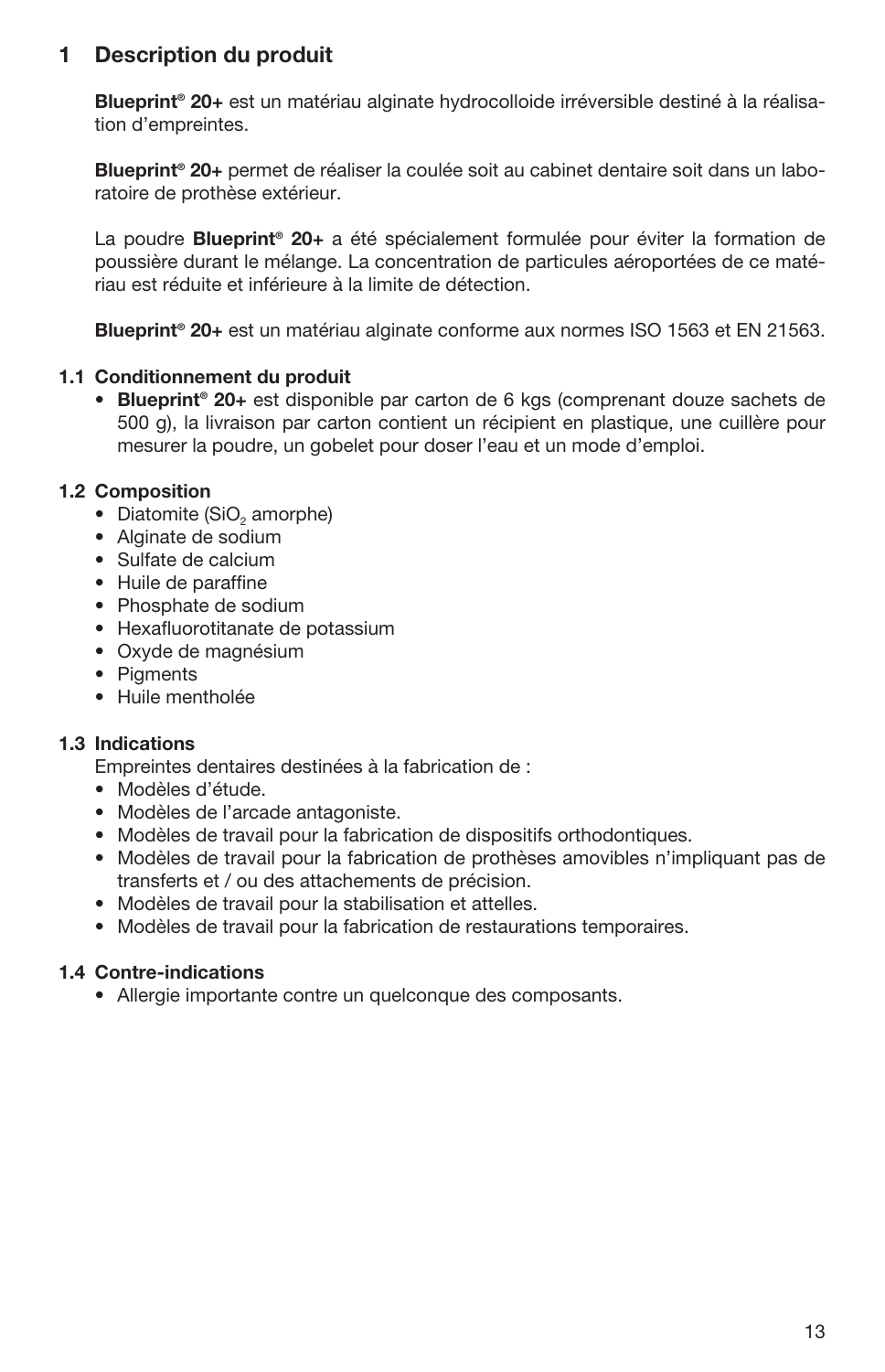# 2 Consignes de sécurité

Veuillez prendre connaissance des consignes générales de sécurité ainsi que des consignes particulières de sécurité qui figurent dans d'autres chapitres du présent mode d'emploi.

#### Symbole de sécurité :



- Il s'agit du symbole de sécurité. Il est utilisé pour vous alerter sur les risques potentiels de blessure.
- Respecter tous les messages de sécurité accompagnant ce symbole afin d'éviter d'éventuelles blessures.

#### 2.1 Mises en garde

Blueprint® 20+ contient de la diatomite (SiO<sub>2</sub> amorphe).

- • Eviter tout contact avec les yeux pour prévenir d'éventuels irritations ou dommages cornéens. En cas de contact avec les yeux, rincer immédiatement et abondamment avec de l'eau et rechercher une aide médicale.
- Eviter tout contact avec la peau : Peut causer une irritation par contact avec la peau.
- • Eviter toute inhalation : En cas d'inhalation, aérer et faire prendre l'air au patient. Lui faire boire de l'eau pour dégager la gorge et débarrasser le nez des mucosités qu'il contient en pratiquant une forte expiration pour évacuer le matériau. Si l'irritation persiste, rechercher une aide médicale.
- • Eviter toute ingestion. S'il y a une ingestion accidentelle, faire boire le patient abondamment. Si une nausée ou un autre problème se révèle, rechercher une aide médicale.

#### 2.2 Précautions d'emploi

Ce produit ne doit être utilisé que dans la cadre défini par le mode d'emploi. Toute utilisation de ce produit en contradiction avec le mode d'emploi est à l'appréciation et sous l'unique responsabilité du praticien.

- Utiliser des mesures de protections telles que des lunettes, un masque, des vêtements et des gants. L'usage d'une digue est également recommandé pour les patients.
- Bien refermer le couvercle du récipient en plastique après utilisation.
- La température et la dureté de l'eau utilisées pour le mélange peuvent avoir des incidences sur le temps de travail et le temps de prise. La température de l'eau conseillée est de 23 °C (voir les instructions étape-par-étape).
- L'utilisation du matériau alginate Blueprint® 20+ n'est pas recommandée dans la réalisation d'empreintes finales en prothèse fixe ou de transfert.
- Ne pas conserver les empreintes imbibées d'eau.

#### 2.3 Réactions indésirables

- Contact avec les yeux : Irritation et dommage possible au niveau de la cornée.
- En cas de contact avec la peau : peut causer une irritation par contact avec la peau.

#### 2.4 Conservation

Des conditions de stockage non adaptées peuvent raccourcir la durée de conservation du produit et peuvent provoquer un mauvais fonctionnement du produit.

- Tenir à l'abri des rayons directs du soleil.
- Conserver dans le récipient en plastique hermétiquement bien fermé à des températures comprises entre 5 °C et 27 °C.
- Utiliser le produit à température ambiante.
- Protéger de l'humidité.
- Ne pas congeler.
- Ne pas utiliser après la date de péremption.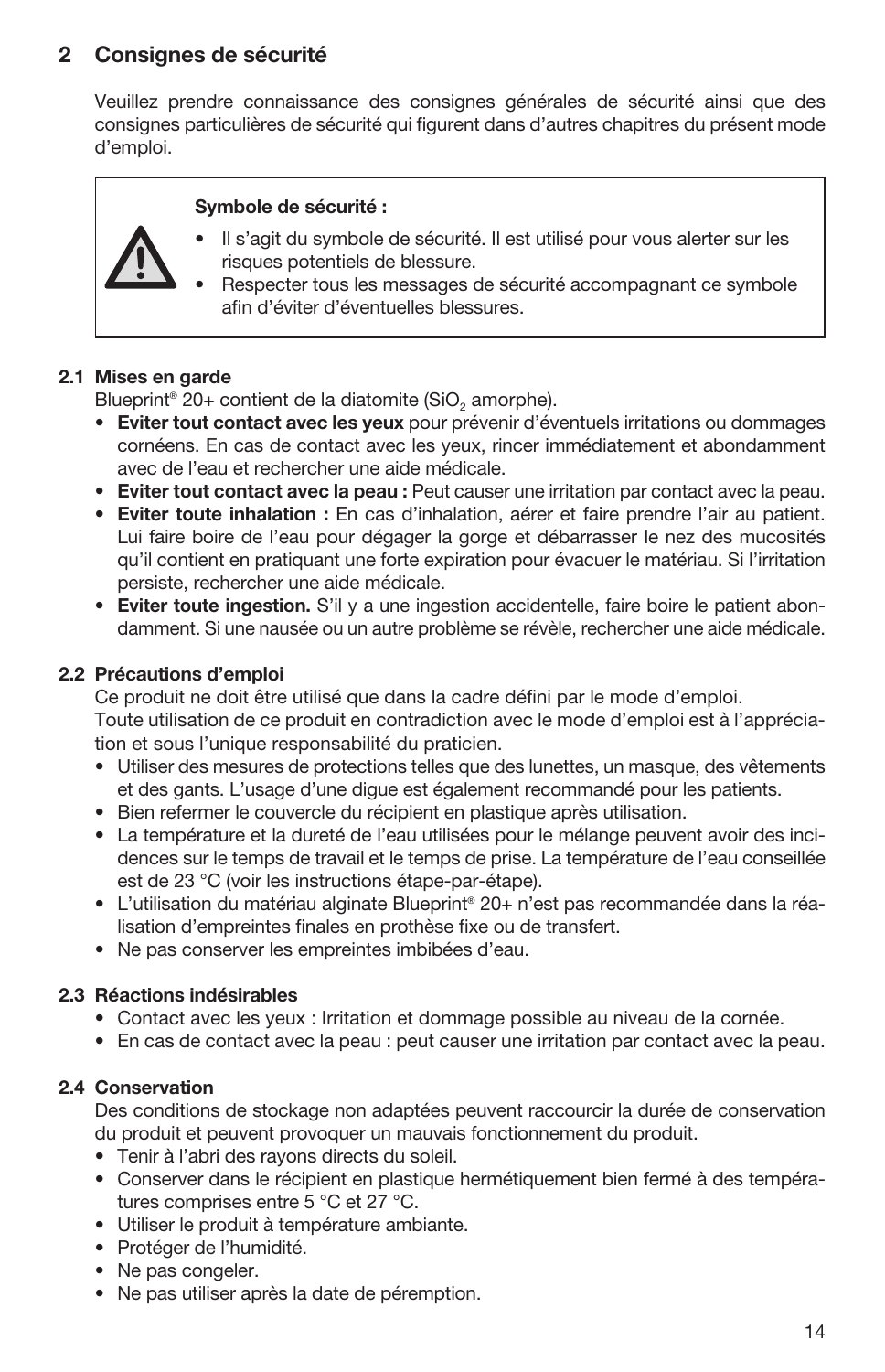# 3 Instructions étape-par-étape

### 3.1 Préparation et dosage<sup>1</sup>

- 1. Mettre le sachet Blueprint® 20+ dans un récipient en plastique.
- 2. Les matériaux alginates ont tendance à se consolider pendant le transport et le stockage. Toujours bien remuer la poudre avant l'emploi en retournant le récipient deux fois.
- 3. Pour obtenir des proportions correctes, utiliser le gobelet pour doser l'eau (marquage à 15, 30 et 45 ml) et la cuillère pour mesurer la poudre (25 ml).
- 4. Prélever la poudre légèrement, araser avec une spatule. Ne pas tasser la poudre.

| Empreinte d'une section :    | 1 mesure rase de poudre (25 ml)                                            |
|------------------------------|----------------------------------------------------------------------------|
|                              | + eau jusqu'au trait inférieur (15 ml)                                     |
| Empreinte complète :         | 2 mesures rases de poudre (50 ml)                                          |
|                              | + eau jusqu'au trait intermédiaire (30 ml)                                 |
| Empreinte de grande taille : | 3 mesures rases de poudre(75 ml)<br>+ eau jusqu'au trait supérieur (45 ml) |
|                              |                                                                            |

5. Utiliser plus ou moins de l'eau selon la viscosité désirée du mélange.

# 3.2 Mélange

- 1. Mélanger dans une machine automatique entre 8 12 secondes ou selon le mode d'emploi du fabricant.
- 2. Mélanger manuellement et vigoureusement dans un bol conçu à cet effet pendant 30 secondes.

# 3.3 Temps de travail et de prise<sup>2</sup>

Le temps de travail et de prise peuvent se modifier en fonction de la température de l'eau. Le temps d'insertion en bouche peut varier en fonction du temps de travail et du temps de prise. En général, à température ambiante de la pièce, le temps de travail est d'1 minute 10 secondes, et l'empreinte devrait rester en bouche environ d'1 minute. Le temps de prise au total est de 2 minutes 10 secondes.

# 3.4 Prise de l'empreinte

- 1. Rincer la bouche du patient à l'eau chaude.
- 2. Charger et insérer le porte-empreinte immédiatement après avoir terminé le mélange et maintenir une pression légère pendant environ d'1 minute.
- 3. Désinsérer l'empreinte et la rincer en supprimant salive et débris sous l'eau froide.

# 3.5 Nettoyage et désinfection

- 1. Nettoyer l'empreinte avec une solution désinfectante (par ex : Zeta 7 Solution<sup>3</sup> ou Impresept 4) pendant 10 minutes.
- 2. Rincer l'empreinte environ 15 secondes sous l'eau courante.

# 3.6 Conservation de l'empreinte

- 1. Il est recommandé de couler le modèle sur l'empreinte immédiatement après sa désinsertion de la bouche et sa désinfection.
- 2. Si cela n'est pas possible, envelopper l'empreinte dans une serviette humide et la conserver dans un sachet en polyéthylène scellé à température ambiante. Dans ces conditions la coulée peut être réalisée dans un délai de 48 heures après la prise d'empreinte.

# 3.7 Moulage

La compatibilité avec les matériaux en plâtre de moulage a été confirmée de classe 3 Elite Model Fast<sup>3</sup> et de classe 4 Elite Rock<sup>3</sup>.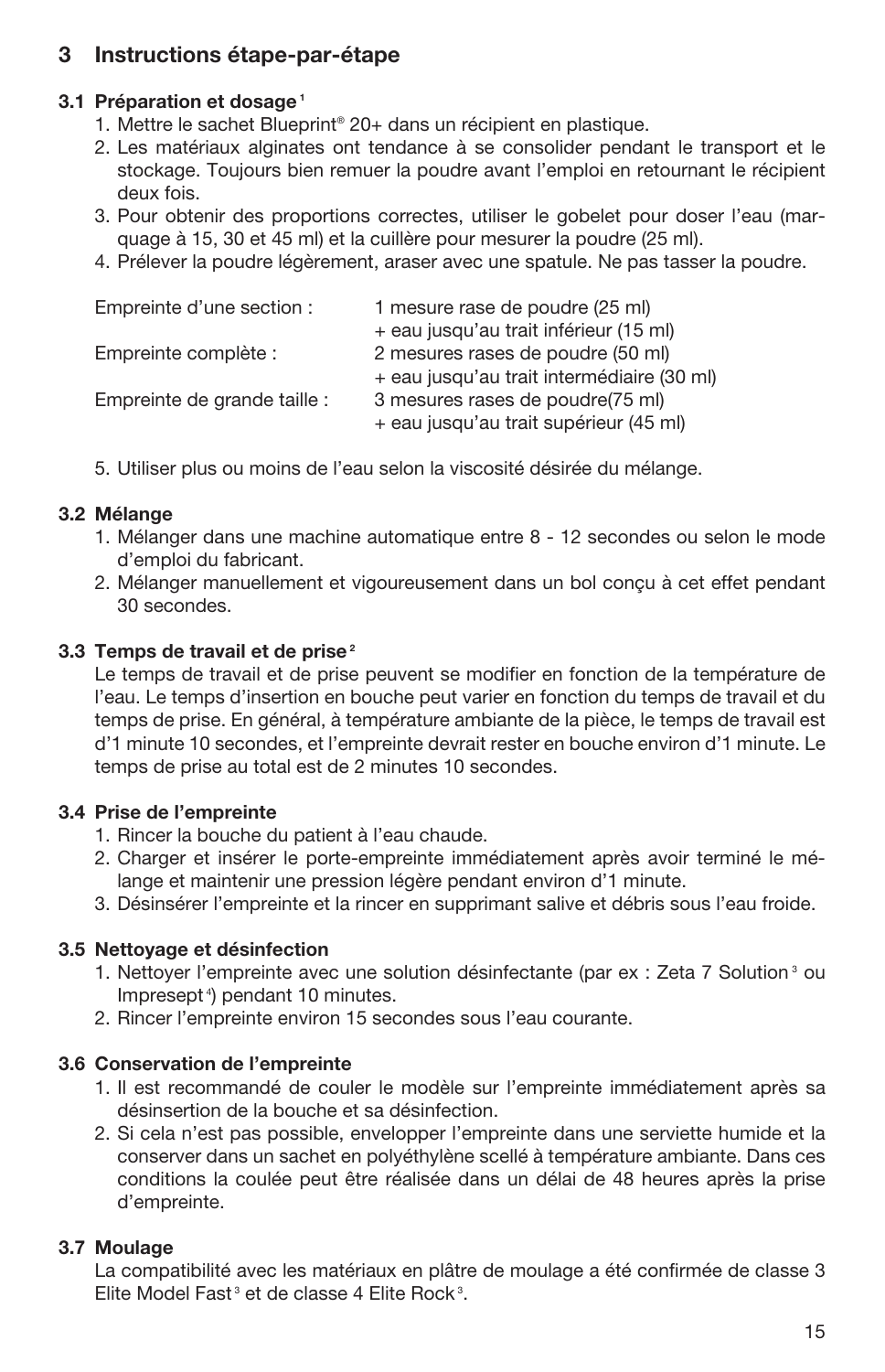

Infection.



1. Pour éviter les contaminations croisées, ne pas toucher au récipient

- en plastique, la cuillère pour doser la poudre, le godet pour mesurer l'eau et le mode d'emploi avec des mains souillées et les protéger des aérosols.
- 2. Le récipient plastique, la cuillère pour doser la poudre, le godet doivent être nettoyés en les frottant dans de l'eau chaude avec un savon ou un détergent.

# 5 Numéro de lot  $(\Box)$  et date de péremption  $(\Box)$

- 1. Ne pas utiliser après la date de péremption. Le format standard ISO est utilisé : « AAAA/MM »
- 2. Les références suivantes doivent être citées dans chaque correspondance :
	- Référence du produit
	- Numéro de lot
	- Date de péremption

© DENTSPLY DeTrey 2011-08-24

<sup>1</sup> Dans les tests, selon la norme ISO 1563: Rapport 1 g de poudre : 2 ml de l'eau.

<sup>&</sup>lt;sup>2</sup> Le temps de travail indiqué est basé sur l'utilisation de l'eau distillée, mais l'utilisation d'une eau courante avec une éventuelle légère dureté dureté ne change pas significativement ce temps.

Zeta 7 Solution, Elite Model Fast et Elite Rock sont des marques déposées de Zhermack, Badia Polesine, Italie.

Impresept est une marque déposée de 3M ESPE, Seefeld, Allemagne.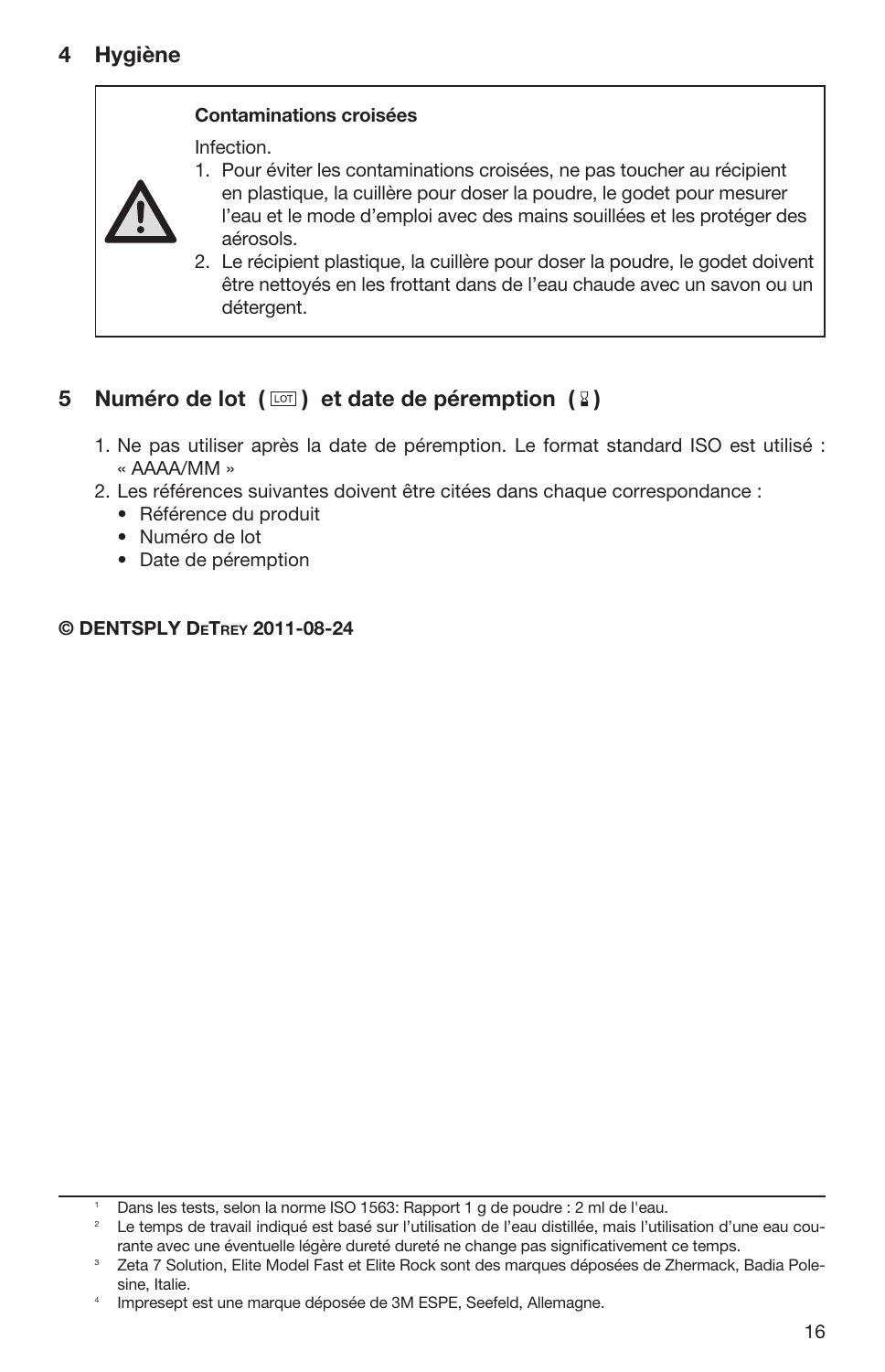# <span id="page-17-0"></span>Istruzioni per l'uso in controlle a controlle della controlle della controlle della controlle della controlle d

# Blueprint®

# Materiale da impronta alginato dust-free

Attenzione: Esclusivamente per uso odontoiatrico.

| Pagina<br>Contenuti |  |
|---------------------|--|
|                     |  |
|                     |  |
|                     |  |
|                     |  |
|                     |  |

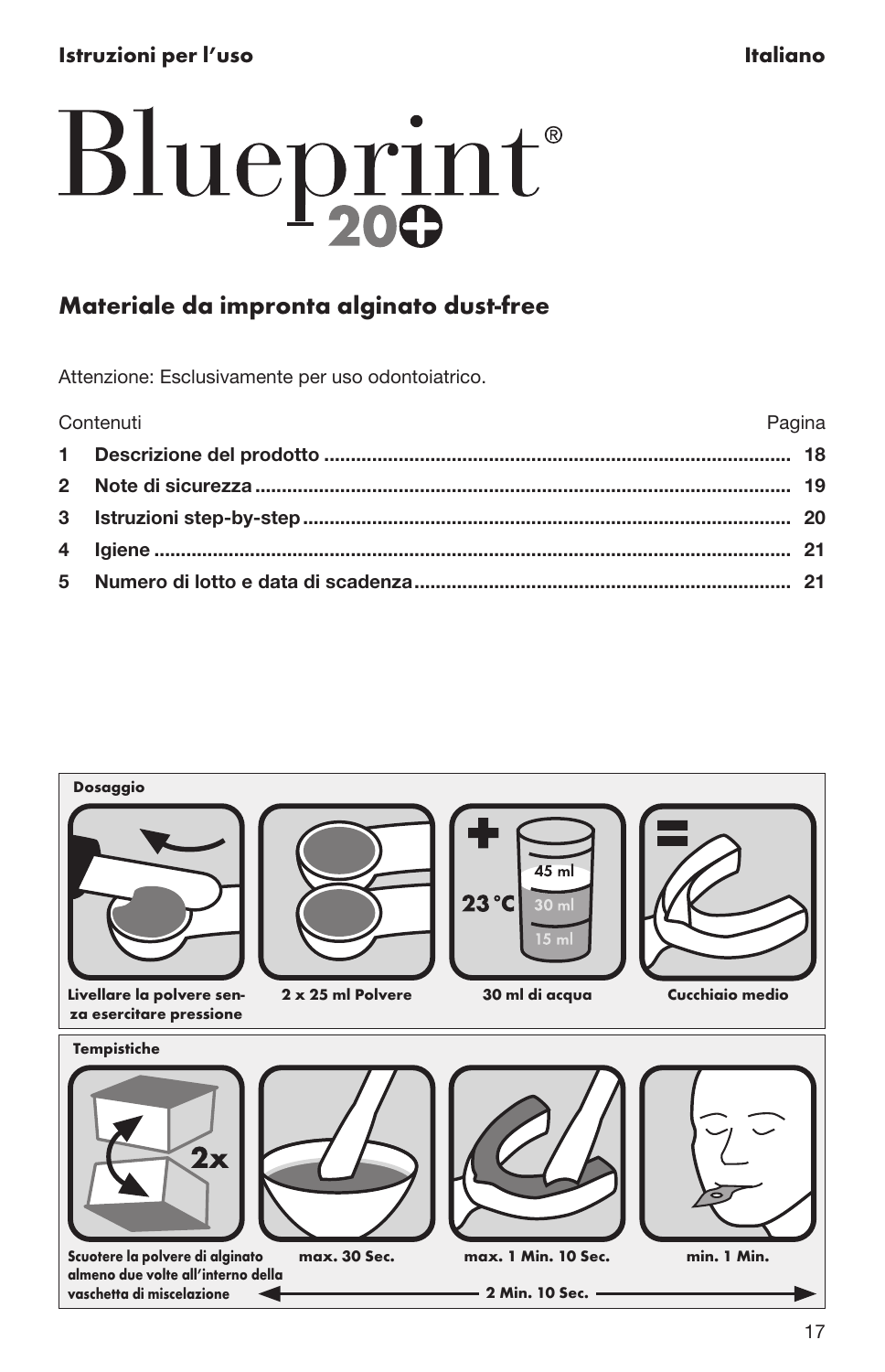# 1 Descrizione del prodotto

L' alginato **Blueprint® 20+** è un idrocolloide irreversibile per la presa di impronta dentale.

L'alginato Blueprint<sup>®</sup> 20+ permette di effettuare la colatura dell'impronta anche diverse ore dopo la presa di impronta sia in studio che in laboratorio.

La polvere di alginato **Blueprint<sup>®</sup> 20+** è "dust free" ed è stata specificatamente formulata per eliminare la formazione di polveri volatili durante la miscelazione. Il materiale riduce la concentrazione delle particelle aeree a una concentrazione inferiore al limite di rilevazione.

L'alginato **Blueprint<sup>®</sup> 20+** è conforme con la ISO 1563 ed EN 21563.

#### 1.1 Forme disponibili

• L'alginato Blueprint® 20+ è disponibile nel confezionamento da 6 kg (contenente dodici buste da 500 g cad.), ogni confezione include un contenitore per la conservazione, un misurino per alginato polvere/acqua, e istruzioni per l'uso.

#### 1.2 Composizione

- Terra di diatomee (SiO<sub>2</sub> amorfo)
- Alginato di sodio
- Solfato di calcio
- Olio di paraffina
- Fosfato di sodio
- Potassio esafluorotitanato
- Ossido di magnesio
- Pigmenti
- Olio di menta piperita

#### 1.3 Indicazioni

Impronte dentali per la costruzione di:

- Modelli di studio.
- Modelli ortodontici.
- Modelli di dentatura in opposizione.
- Protesi mobile parziale scheletrica senza attacchi di precisione.
- Protesi mobile parziale scheletrica rimovibile senza attacchi di precisione.
- Apparecchi ortodontici rimovibili e splint.
- Restauri temporanei.

#### 1.4 Controindicazioni

• Non usare su pazienti con allergia conosciuta ai composti del materiale.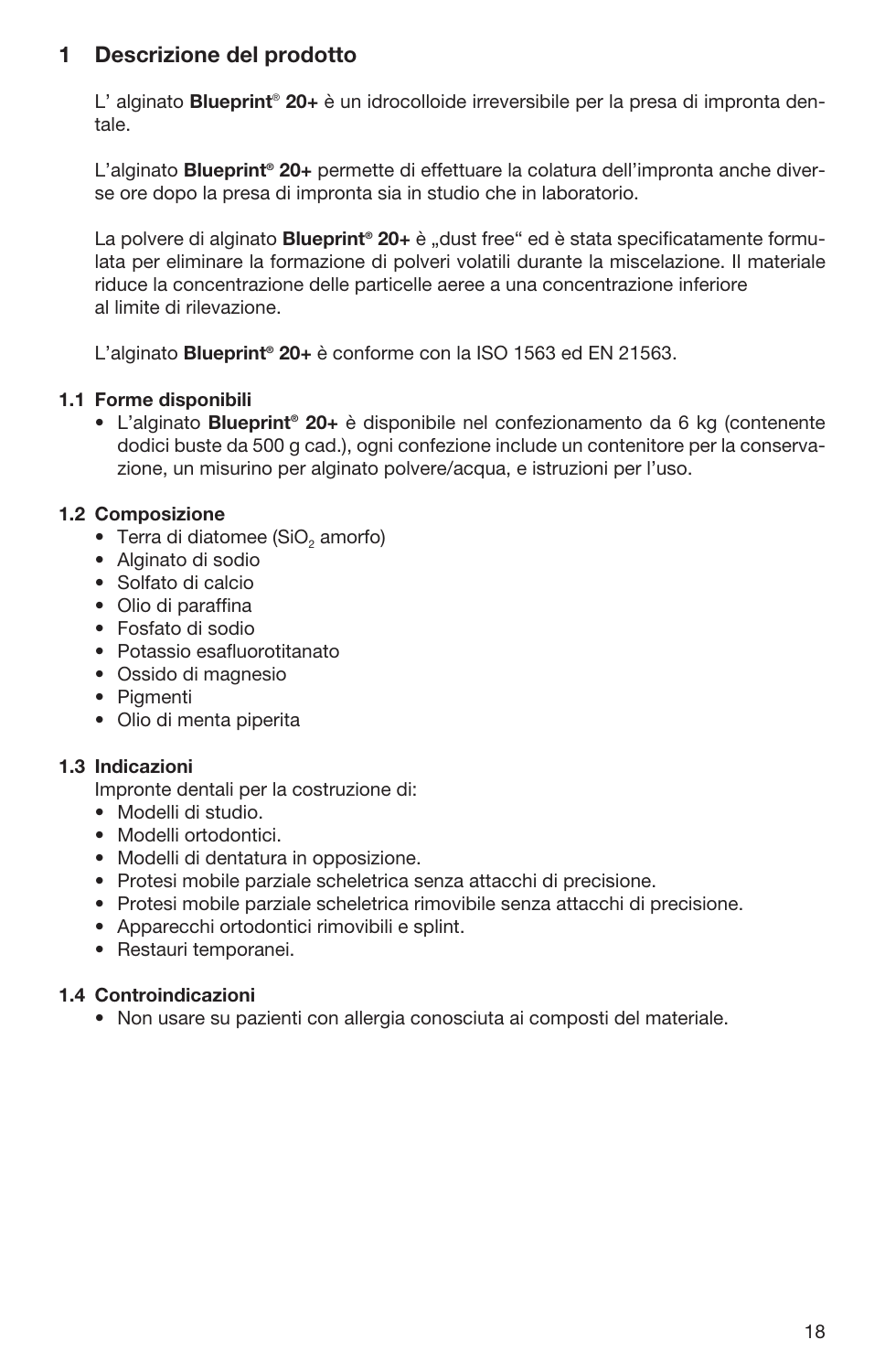# 2 Note di sicurezza

Leggere attentamente le seguenti note di sicurezza generale e le altre note di sicurezza specifica contenute in queste istruzioni d'uso.

#### Allarme per la sicurezza

- Questo è il simbolo che allerta sulla sicurezza. E'utilizzato per indicare all'utilizzatore potenziali pericoli per l'incolumità fisica.
- Rispettare tutte le indicazioni di sicurezza che seguono questo simbolo per evitare possibili danni.

#### 2.1 Avvertenze

Blueprint® 20+ contiene terra diatomacea (SiO<sub>o</sub> amorfo).

- • Evitare il contatto con gli occhi per prevenire irritazione e possibili danni alla cornea. In caso di contatto con gli occhi sciacquare abbondantemente con acqua e consultare il medico.
- Evitare il contatto con la pelle: Può causare sensibilizzazione da contatto con la pelle.
- • Evitare l'inalazione: In caso di inalazione spostare il soggetto all'aria aperta. Bere acqua per pulire la gola e soffiare il naso per rimuovere il materiale. Se l'irritazione persiste contattare il medico.
- • Prevenire l'ingestione. In caso di ingestione accidentale fare bere al paziente molta acqua. Se la nausea persiste contattare il medico.

#### 2.2 Precauzioni

Questo prodotto deve essere utilizzato secondo le indicazioni delle Istruzioni d'uso. Qualunque altro utilizzo non conforme alle Istruzioni d'uso è a discrezione e sola responsabilità dell'odontoiatra.

- Adottare misure protettive per il personale odontoiatrico e il paziente, come occhiali protettivi e diga dentale, secondo i migliori protocolli locali.
- Chiudere il coperchio del contenitore di conservazione dopo l'uso.
- La temperature e la durezza dell'acqua usata per la miscelazione ha un impatto sul tempo di lavorazione ed il tempo di presa. La temperatura raccomandata è di 23 °C (vedere sequenza applicativa).
- L'uso dell' alginato Blueprint® 20+ non è raccomandato per la presa di impronta con tecnica transfer o per la realizzazione di impronte finali di precisione per la realizzazione di protesi fisse.
- Non conservare le impronte immerse nell'acqua.

#### 2.3 Reazioni indesiderate

- Contatto con gli occhi: irritazioni e possibili lesioni alla cornea.
- Contatto con la cute: Può causare sensibilizzazione da contatto con la pelle.

#### 2.4 Condizioni di conservazione

Una conservazione impropria può ridurre la "shelf life" (durata) del prodotto e può portare ad un suo non corretto funzionamento.

- Tenere lontano dall'esposizione diretta alla luce del sole.
- Conservare in un contenitore ben chiuso a temperatura compresa tra 5 °C e 27 °C.
- Usare il prodotto a temperatura ambiente.
- Proteggere dall'umidità.
- Non refrigerare.
- Non usare oltre alla data di scadenza.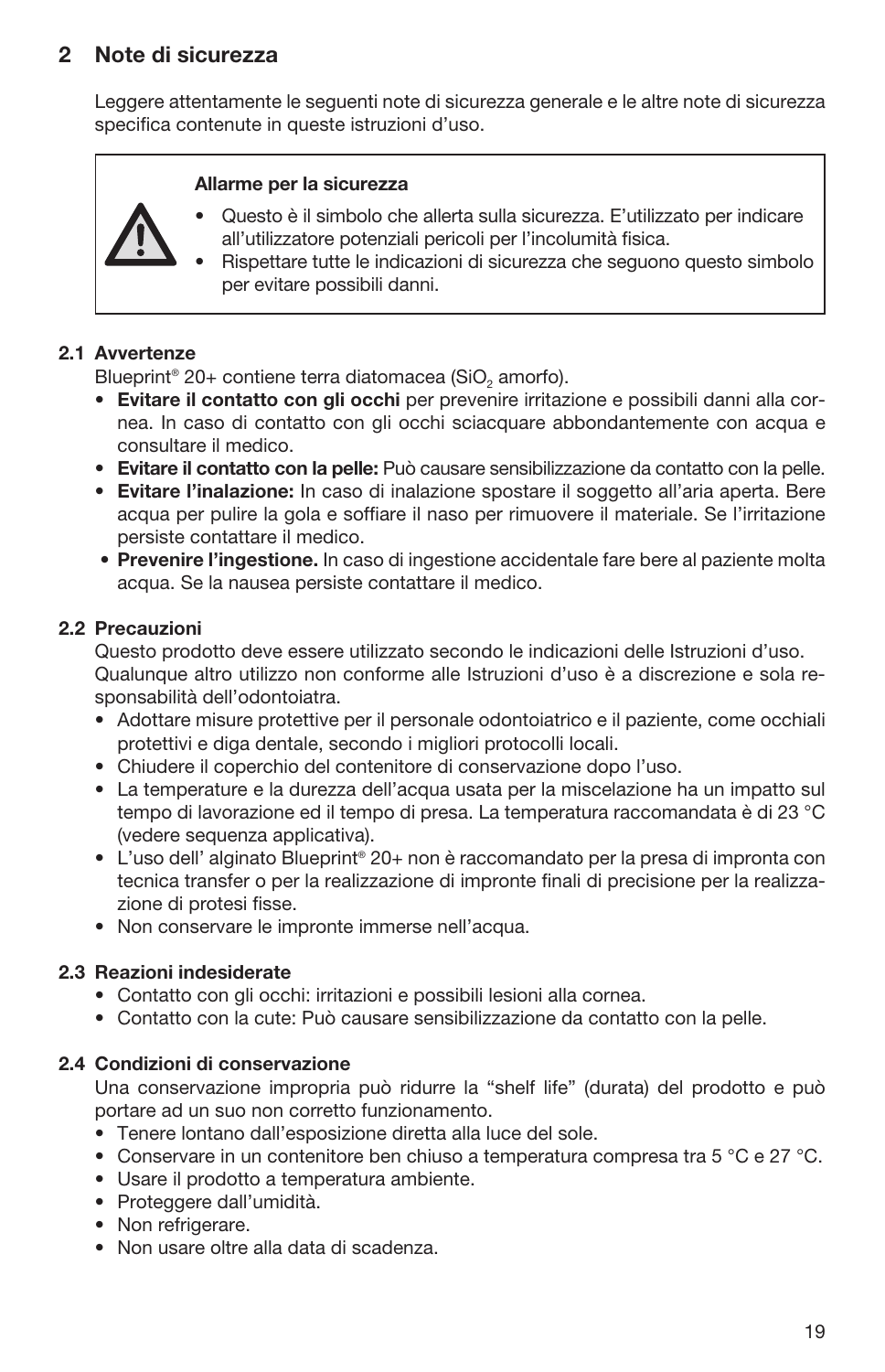# 3 Istruzioni step-by-step

### 3.1 Preparazione e dosaggio<sup>1</sup>

- 1. Trasferire il contenuto di Blueprint® 20+ dalla busta al contenitore per la conservazione.
- 2. Gli alginati tendono a stabilizzarsi durante il trasferimento e la conservazione. Agitare il contenitore per la conservazione dell'alginato prima dell'uso invertendo due volte il contenitore.
- 3. Per un corretto dosaggio di aglinato Blueprint® 20+ usare il misurino d'acqua (con livelli a 15, 30 e 45 ml) e il cucchiaio dosatore (25 ml).
- 4. Riempire leggermente a livello il cucchiaio dosatore; non tappare il dosatore.

| Impronta a sezioni: | 1 cucchiaio dosatore (25 ml)                   |
|---------------------|------------------------------------------------|
|                     | + misurino d'acqua a livello inferiore (15 ml) |
| Impronta totale:    | 2 cucchiai dosatori (50 ml)                    |
|                     | + misurino d'acqua a livello centrale (30 ml)  |
| Impronta lunga:     | 3 cucchiai dosatori (75 ml)                    |
|                     | + misurino d'acqua a livello superiore (45 ml) |

5. Se si richiede una miscelazione più fine o più spessa usare più o meno acqua.

#### 3.2 Miscelazione

- 1. Miscelazione in macchina da miscelazione dagli 8 12 secondi o in base alle istruzioni per l'uso del produttore.
- 2. Miscelazione manuale vigorosa per 30 secondi in un recipiente appropriato.

#### 3.3 Tempo di lavorazione e di indurimento<sup>2</sup>

Il tempo di lavorazione e di presa possono essere modificati alterando la temperatura dell'acqua di miscelazione. Il tempo di introduzione può variare alterando sia il tempo di lavorazione sia il tempo di presa. In generale a normale temperatura ambiente, il tempo di lavorazione è di 1 minuto e 10 secondi e l'impronta deve rimanere nel cavo orale per circa 1 minuto. Questo porta ad un tempo di presa totale di 2 minuti e 10 secondi.

#### 3.4 Presa dell'impronta

- 1. Il paziente dovrebbe sciacquarsi la bocca con acqua calda.
- 2. Riempire e posare il portaimpronte in bocca immediatamente dopo che si è completata la miscelazione. Esercitare una leggera pressione per circa 1 minuto.
- 3. Rimuovere l'impronta dalla bocca e sciacquare via, sotto acqua fredda corrente, saliva e residui.

#### 3.5 Detersione e disinfezione

- 1. Immergere l'impronta in una soluzione di disinfezione adeguata (es. Zeta 7 Solution 3 o Impresept 4) per 10 minuti.
- 2. Sciacquare l'impronta sotto acqua corrente per circa 15 secondi.

#### 3.6 Conservare dell'impronta

- 1. Si raccomanda che il modello sia colato dall'impronta immediatamente dopo la pulizia (e la disinfezione).
- 2. Qualora questo non fosse possibile, avvolgere l'impronta in un panno umido e conservarlo in una busta sigillata di polietilene a temperatura ambiente. A queste condizioni la colatura può essere ritardata fino a 48 ore dopo la presa di impronta.

### 3.7 Colatura in gesso

Ci è stata confermata la compatibilità di alcuni modelli in gesso con il gesso di tipo 3 Elite Model Fast<sup>3</sup> e tipo 4 Elite Rock<sup>3</sup>.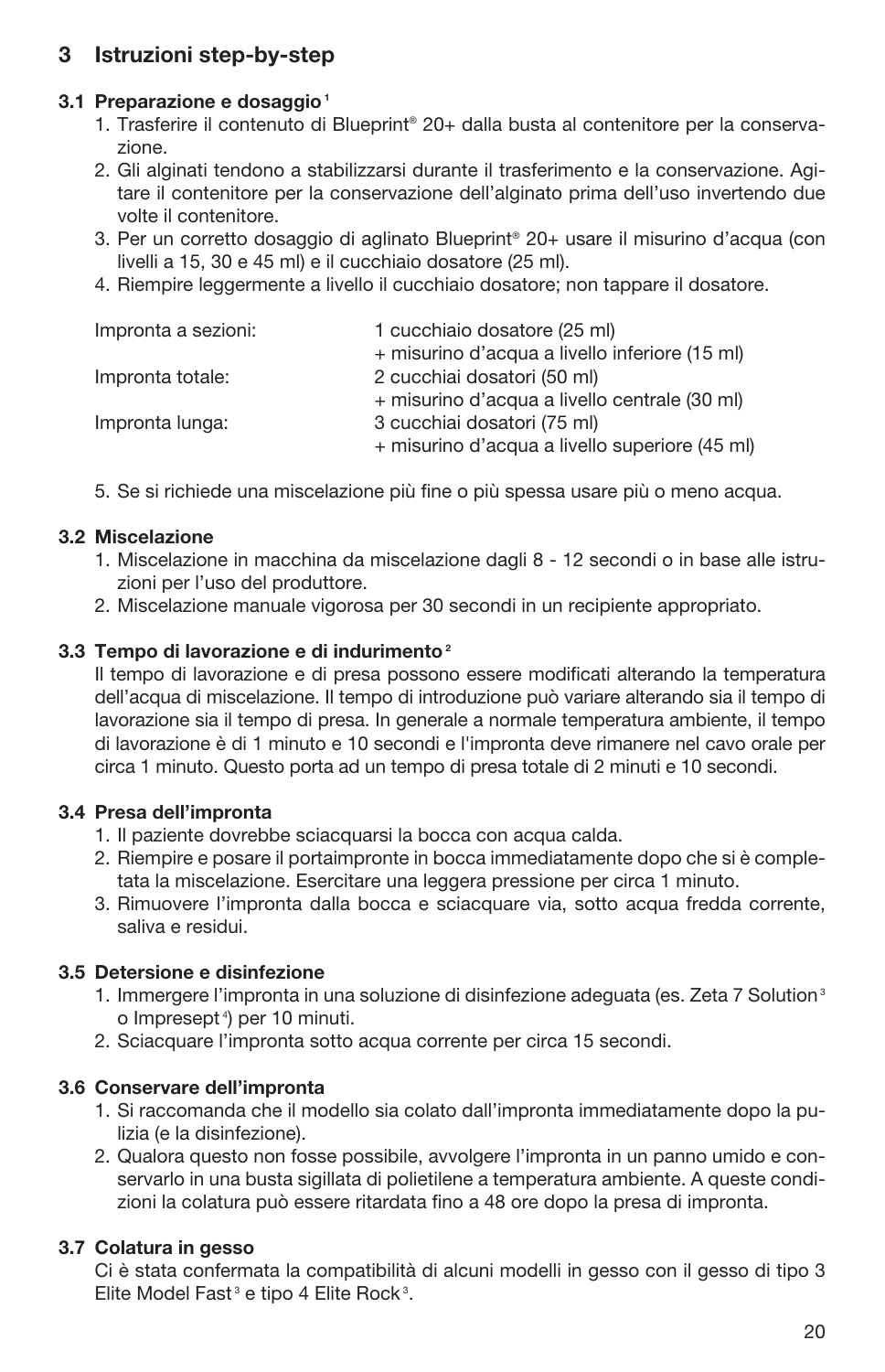#### Contaminazione crociata

Infezione.



1. Al fine di evitare infezioni crociate non toccare con mani contaminate la vaschetta, il misurino acqua/polvere o le istruzioni per l'uso. Proteggere dal rischio di infezioni dovute a aerosol.

2. La vaschetta dell'alginato, il misurino acqua/polvere devono essere detersi con acqua calda e sapone o detergente.

# 5 Numero di lotto  $(\Box)$  e data di scadenza  $(\Box)$

- 1. Non usare oltre alla data di scadenza. Viene utilizzato lo standard ISO: "AAAA/MM"
- 2. I seguenti numeri devono essere citati in tutte le comunicazioni:
	- Numero di riordino
	- Numero di lotto
	- Data di scadenza

© DENTSPLY DeTrey 2011-08-24

<sup>1</sup> Per prova in conformità ISO 1563: Rapporto polvere : acqua = 1 g di polvere : 2 ml d'acqua.

<sup>2</sup> Il tempo di lavorazione riportato si basa sull'impiego di acqua distillata, ma non c'è un cambiamento significativo se si usa acqua corrente o qualsiasi altro elemento indurente.

Zeta 7 Soluzione, Elite Model Fast e Elite Rock sono marchi registrati di Zhermack, Badia Polesine, Italia.

Impresept è un marchio registrato di 3M ESPE, Seefeld, Germania.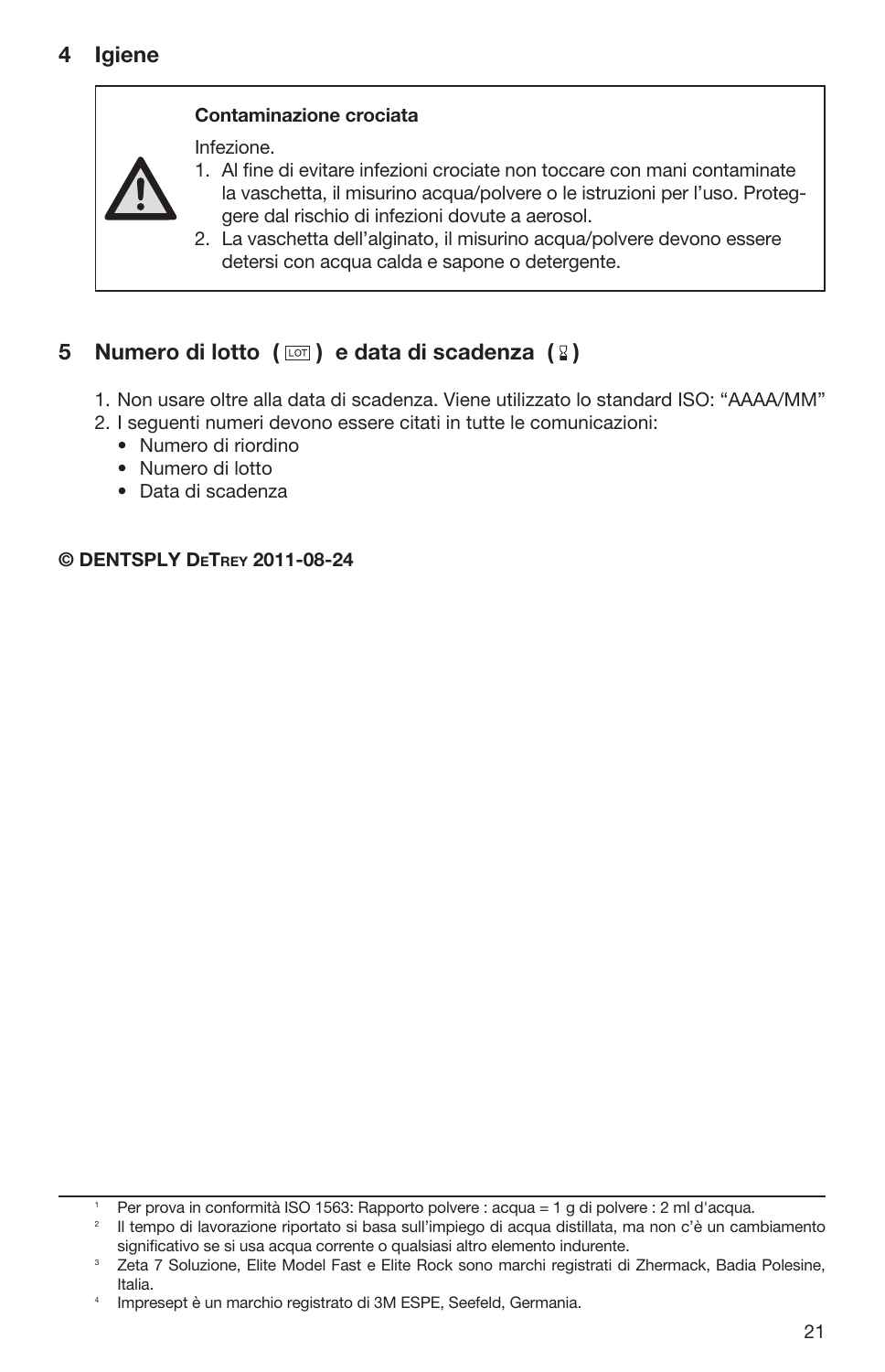# <span id="page-22-0"></span>Blueprint®

# Material de impresión de alginato libre de polvo

Advertencia: Solo para uso dental.

| Contenido | Página |
|-----------|--------|
|           |        |
|           |        |
|           |        |
|           |        |
|           |        |
|           |        |

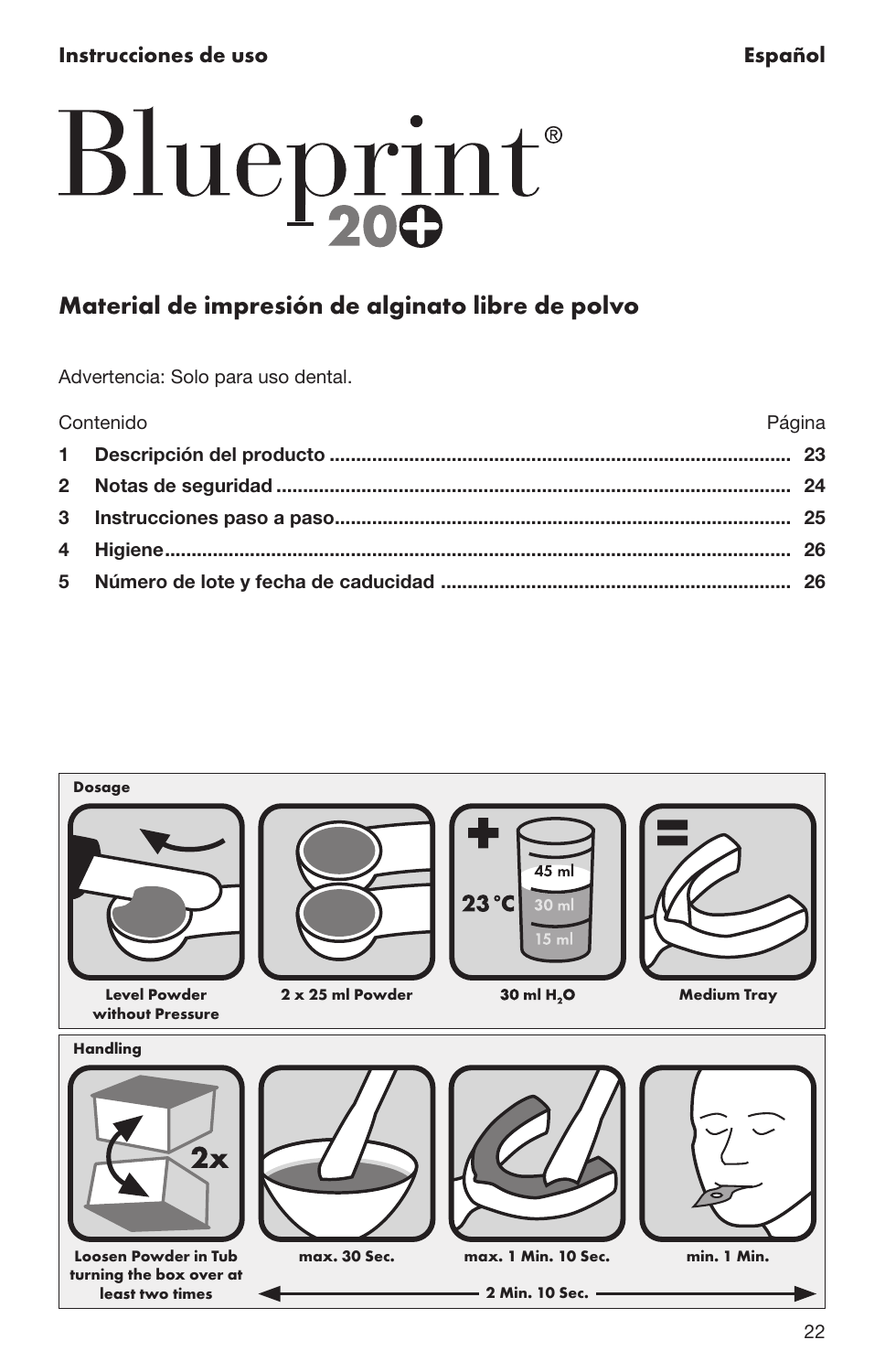# 1 Descripción del producto

El alginato Blueprint® 20+ es un material hidrocoloide irreversible para la toma de impresiones dentales.

Las impresiones con alginato **Blueprint<sup>®</sup> 20+** permiten retrasar el vaciado tanto en clínica como cuando se envía a un laboratorio externo.

El alginato en polvo **Blueprint<sup>®</sup> 20+** ha sido especialmente formulado para eliminar la liberación de polvo durante la mezcla. Este material disminuye la concentración de partículas en aire a un nivel por debajo de los límites de detección.

El alginato **Blueprint<sup>®</sup> 20+** cumple con las normas ISO 1563 v EN 21563, respectivamente.

#### 1.1 Forma de presentación

• El alginato Blueprint<sup>®</sup> 20+ se presenta tanto en envases grandes de 6 kg (conteniendo doce bolsas de 500 gr), incluyendo en cada envase un contenedor de almacenaje, una cuchara medidora de polvo, una copa medidora de agua e Instrucciones de Uso.

#### 1.2 Composición

- Diatomea (SiO<sub>2</sub> amorfo)
- Alginato sódico
- Sulfato de calcio
- Aceite de parafina
- Fosfato sódico
- Hexafluorotitanato potásico
- Oxido de magnesio
- Pigmentos
- Aceite de pipermint

#### 1.3 Indicaciones

Registro de impresiones dentales para la fabricación de moldes para:

- Modelos de estudio.
- Modelos ortodónticos.
- Modelos de dentición opuesta.
- Estructuras de prótesis parciales removibles que no incluyan transferencias y/o accesorios de precisión.
- Retenedores removibles y férulas.
- Restauraciones provisionales.

#### 1.4 Contraindicaciones

• Alergia severa a alguno de los componentes.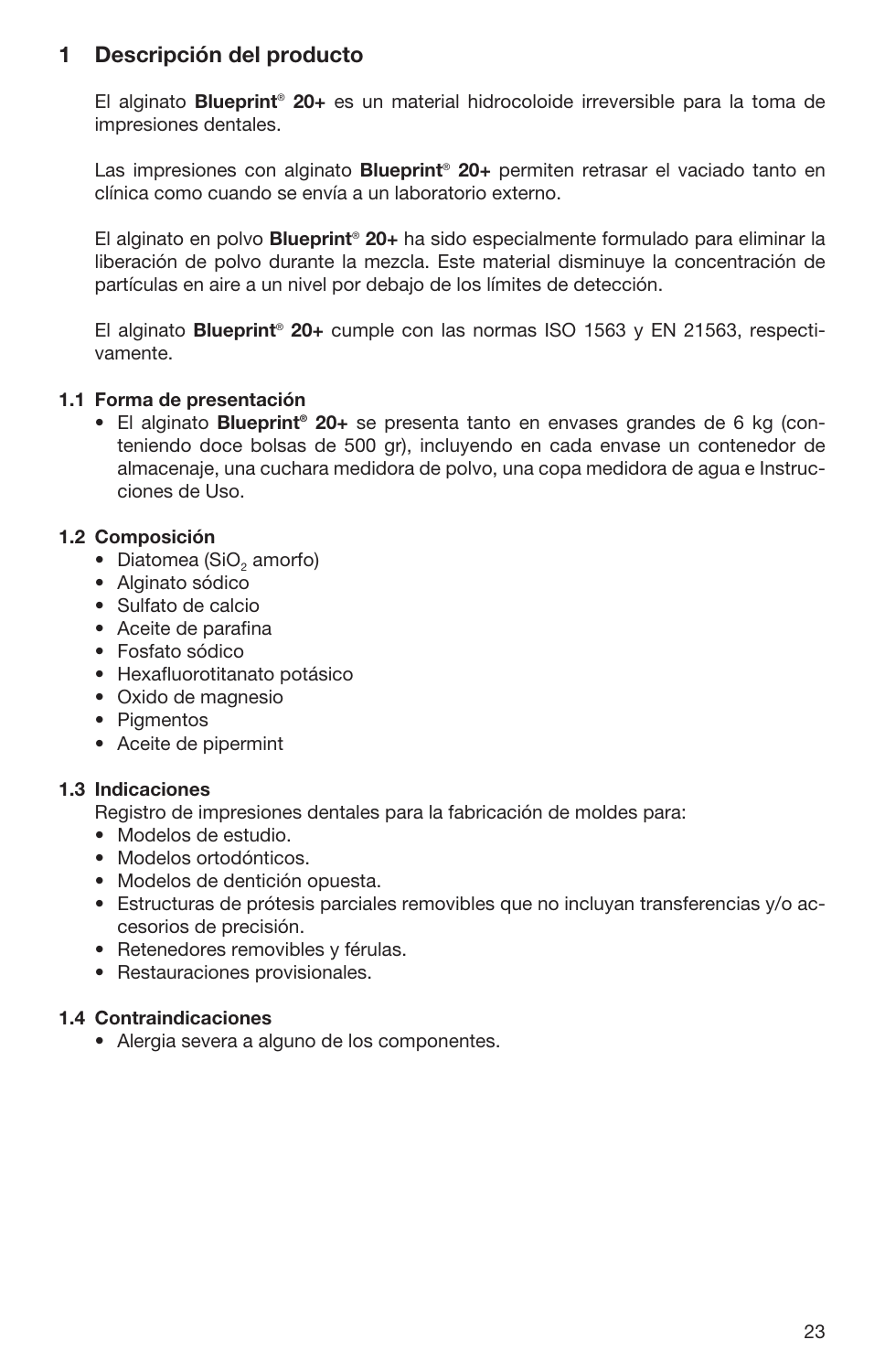# 2 Notas de seguridad

Preste atención a las siguientes normas de seguridad y las que encontrará en otro capítulo de estas Indicaciones de Uso.

#### Símbolo de Alerta de Seguridad



- Este es el símbolo de alerta de seguridad. Se utiliza para avisarle de potenciales riesgos de daño personal.
- Obedezca todos los mensajes de seguridad que sigan a este símbolo para evitar posibles daños.

#### 2.1 Advertencias

El alginato Blueprint® 20+ contiene tierra de diatomea (SiO, amorfo).

- Evite el contacto con los ojos para prevenir irritación y posible daño corneal. En caso de contacto con los ojos aclare inmediatamente con abundante agua y busque atención médica.
- • Evite el contacto con la piel: Puede causar sensibilización por el contactocon la piel.
- • Evite inhalación: En caso de inhalación, lleve al sujeto a una zona con aire fresco. Beba agua para aclarar la garganta y sople por la nariz para evacuar el material. Si la irritación o el dolor persisten, busque atención médica.
- • Prevenga la ingestión. Si se produce una ingestión accidental, haga que el paciente beba abundante agua.Si se producen nauseas o malestar, busque atención médica.

#### 2.2 Precauciones

Este producto está diseñado para ser utilizado según estas indicaciones de uso. Cualquier uso de este producto fuera de las instrucciones de uso será bajo criterio y responsabilidad del profesional.

- Utilice medidas de protección para el equipo dental y los pacientes, tales como gafas y diques de goma, de acuerdo con las mejores prácticas locales.
- Vuelva a cerrar fuertemente la tapa del contenedor de almacenaje inmediatamente después de su dispensación.
- La temperatura y dureza del agua utilizada en la mezcla puede afectar el tiempo de trabajo y de fraguado. La temperatura del agua recomendada es de 23 °C (véase instrucciones paso a paso).
- El alginato Blueprint® 20+ no está recomendado para impresiones de transferencia o impresiones finales para restauraciones fijas.
- No almacene las impresiones sumergidas en agua.

#### 2.3 Reacciones adversas

- Contacto con los ojos: Irritación y posible daño córneal.
- Contacto con la piel: Puede causar sensibilización por el contactocon la piel.

#### 2.4 Condiciones de conservación

Unas condiciones de almacenamiento inadecuadas pueden acortar la vida útil del producto y producir un mal funcionamiento del mismo.

- Mantener el producto alejado de los rayos del sol.
- Conserve en un recipiente cuidadosamente cerrado a una temperatura entre 5 °C y 27 °C.
- Utilice el producto a temperatura ambiente.
- Proteja de la humedad.
- No congele.
- No utilizar después de la fecha de caducidad.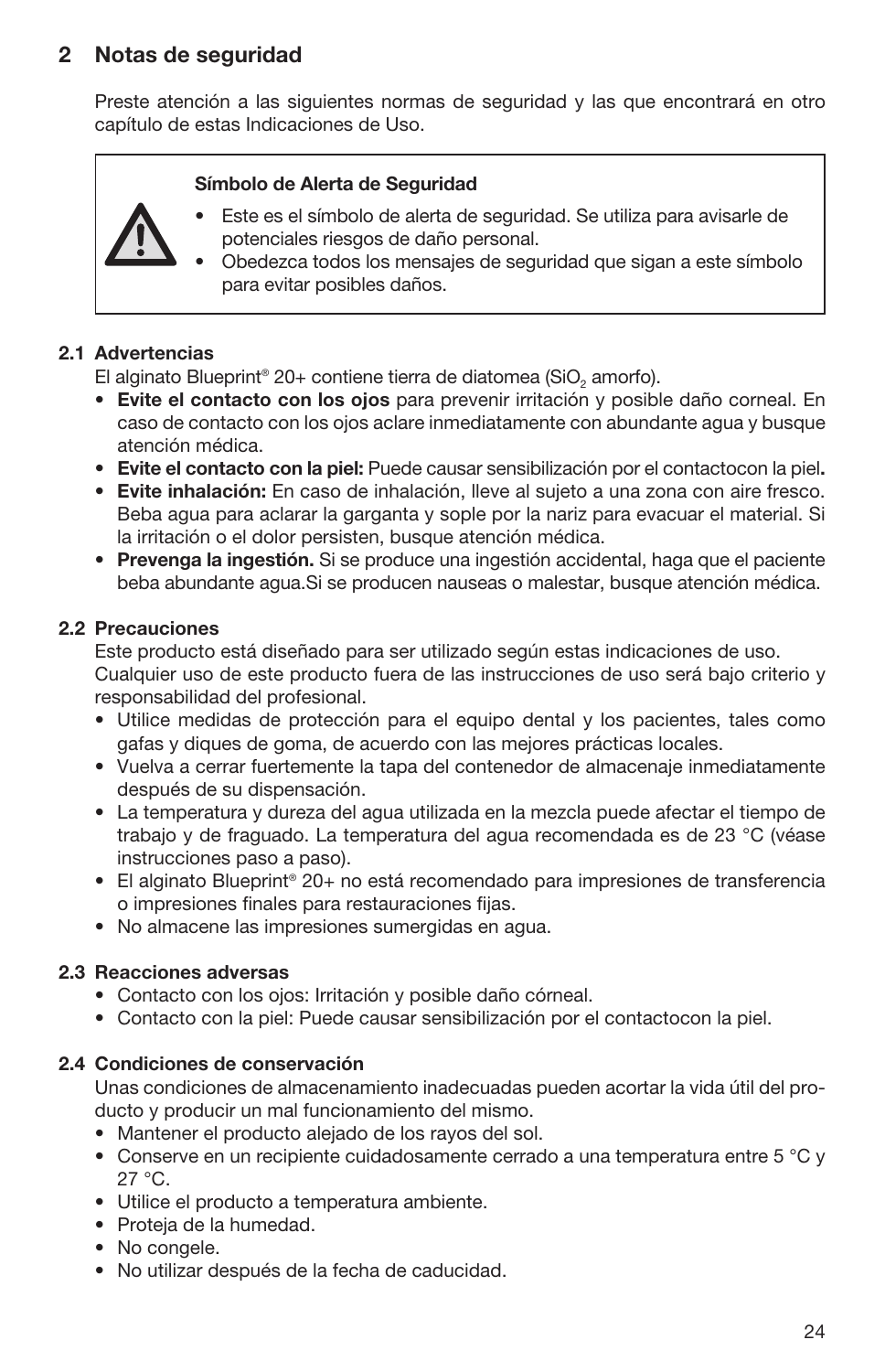# 3 Instrucciones paso a paso

# 3.1 Preparación y dosificación<sup>1</sup>

- 1. Transfiera el alginato Blueprint® 20+ de la bolsa al contenedor de almacenamiento.
- 2. Los materiales de impresión de alginato tienden a aglutinarse durante el transporte y almacenamiento. Deje que se suelte siempre el polvo antes de utilizarlo, invirtiendo el contenedor de almacenamiento dos veces.
- 3. Para una proporción correcta utilice las copas medidoras de agua de Blueprint® 20+ (marcadas a los 15, 30 and 45 ml) y la cuchara medidora de polvo (25 ml).
- 4. Recoja el polvo con cuidado y enrase la cuchara, no apelmace el polvo en la cuchara.

| Impresión seccional:        | 1 nivel de polvo (25 ml)                      |
|-----------------------------|-----------------------------------------------|
|                             | + marca inferior de la medida de agua (15 ml) |
| Impresión completa pequeña: | 2 niveles de polvo (50 ml)                    |
|                             | + marca media de la medida de agua (30 ml)    |
| Impresión completa grande:  | 3 niveles de polvo (75 ml)                    |
|                             | + marca superior de la medida de aqua (45 ml) |

5. Si se requiere una mezcla más o menos espesa, utilice un poco más o menos de agua.

# 3.2 Mezclado

- 1. Mezclado a máquina durante 8 12 segundos o según las instrucciones de uso del fabricante.
- 2. Mezclado a mano de forma vigorosa en un recipiente adecuado durante 30 segundos.

# 3.3 Tiempo de trabajo y fraguado<sup>2</sup>

El tiempo de trabajo y fraguado pueden modificarse alterando la temperatura del agua de mezcla. El tiempo de colocación puede variar alterando los tiempos de trabajo y fraguado. En general, a temperatura ambiente, el tiempo de trabajo es de 1 minuto y 10 segundos y la impresión debe permanecer en boca durante aproximadamente 1 minuto. Esto produce un tiempo total de fraguado de 2 minutos y 10 segundos.

# 3.4 Toma de impresión

- 1. Haga que el paciente se enjuague la boca con agua tibia.
- 2. Cargue y ajuste la cubeta en boca inmediatamente después de realizar la mezcla y mantenga, bajo una ligera presión, durante aproximadamente 1 minuto.
- 3. Retire la impresión de boca y aclare para retirar saliva y restos, con agua corriente fría.

# 3.5 Limpieza y desinfección

- 1. Sumeria la impresión en una solución desinfectante apropiada (p. ej, Zeta 7 Solution<sup>3</sup>) ó Impresept 4) durante 10 minutos.
- 2. Aclare la impresión con agua corriente durante aproximadamente 15 segundos.

# 3.6 Almacenamiento de las impresiones

- 1. Se recomienda que el modelo sea vaciado de la impresión inmediatamente después de su limpieza (y desinfección).
- 2. Si esto no es posible, almacene la impresión envuelta en una gasa húmeda en una bolsa de polietileno herméticamante cerrada a temperatura ambiente. Bajo estas condiciones el vaciado puede retrasarse hasta 48 horas después de la toma de impresión.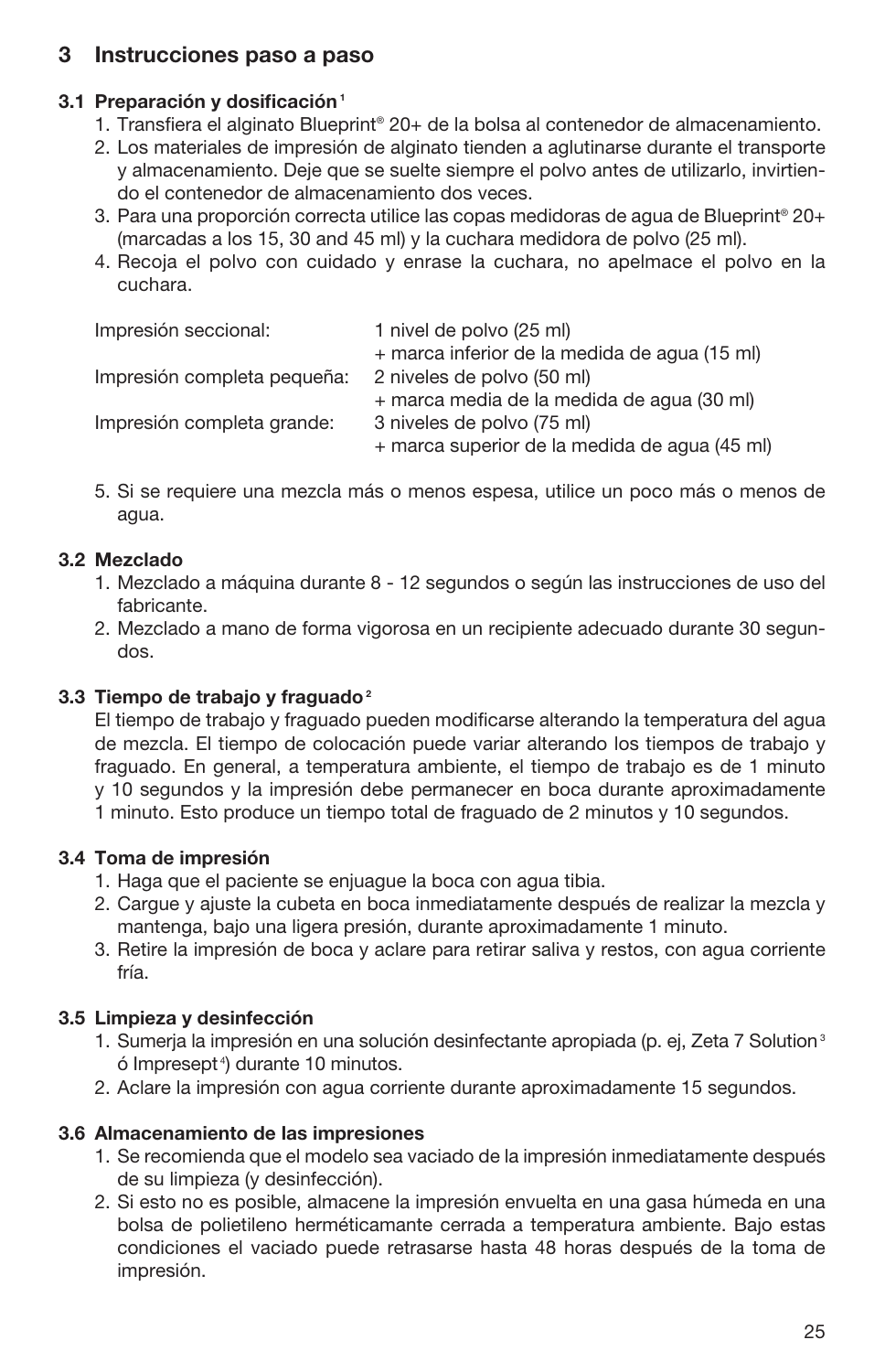#### 3.7 Vaciado

La compatibilidad con materiales de vaciado se ha confirmado para el tipo 3 de Elite Model Fast<sup>3</sup> y el tipo 4 de Elite Rock<sup>3</sup>.

# 4 Higiene

#### Contaminación cruzada

Infección.



- 1. Para prevenir contaminaciones cruzadas no toque el contenedor de almacenaje, cuchara medidora de polvo, copa medidora de agua o Instrucciones de Uso con las manos contaminadas. Proteja de los aerosoles.
- 2. El contenedor de almacenaje, cuchara medidora de polvo y copa medidora de agua deben limpiarse frotando con agua caliente y jabón o detergente.

# 5 Número de lote  $(\Box)$  y fecha de caducidad  $(\Box)$

- 1. No utilizar después de la fecha de caducidad. Nomenclatura usada de la ISO: "AAAA/MM"
- 2. Los siguientes números deben ser señalados en todas las correspondencias:
	- Número de Referencia
	- Número de lote
	- Fecha de caducidad

### © DENTSPLY DeTrey 2011-08-24

<sup>1</sup> Para prueba, según ISO 1563: Relación polvo : agua = 1 g de polvo : 2 ml de agua.

<sup>2</sup> El tiempo de trabajo mostrado se basa en el uso de agua destilada pero no hay una diferencia significativa con agua corriente.

Zeta 7 Solution, Elite Model Fast y Elite Rock son marcas registradas de Zhermack, Badia Polesine, Italy.

Impresept es una marca registrada de 3M ESPE, Seefeld, Alemania.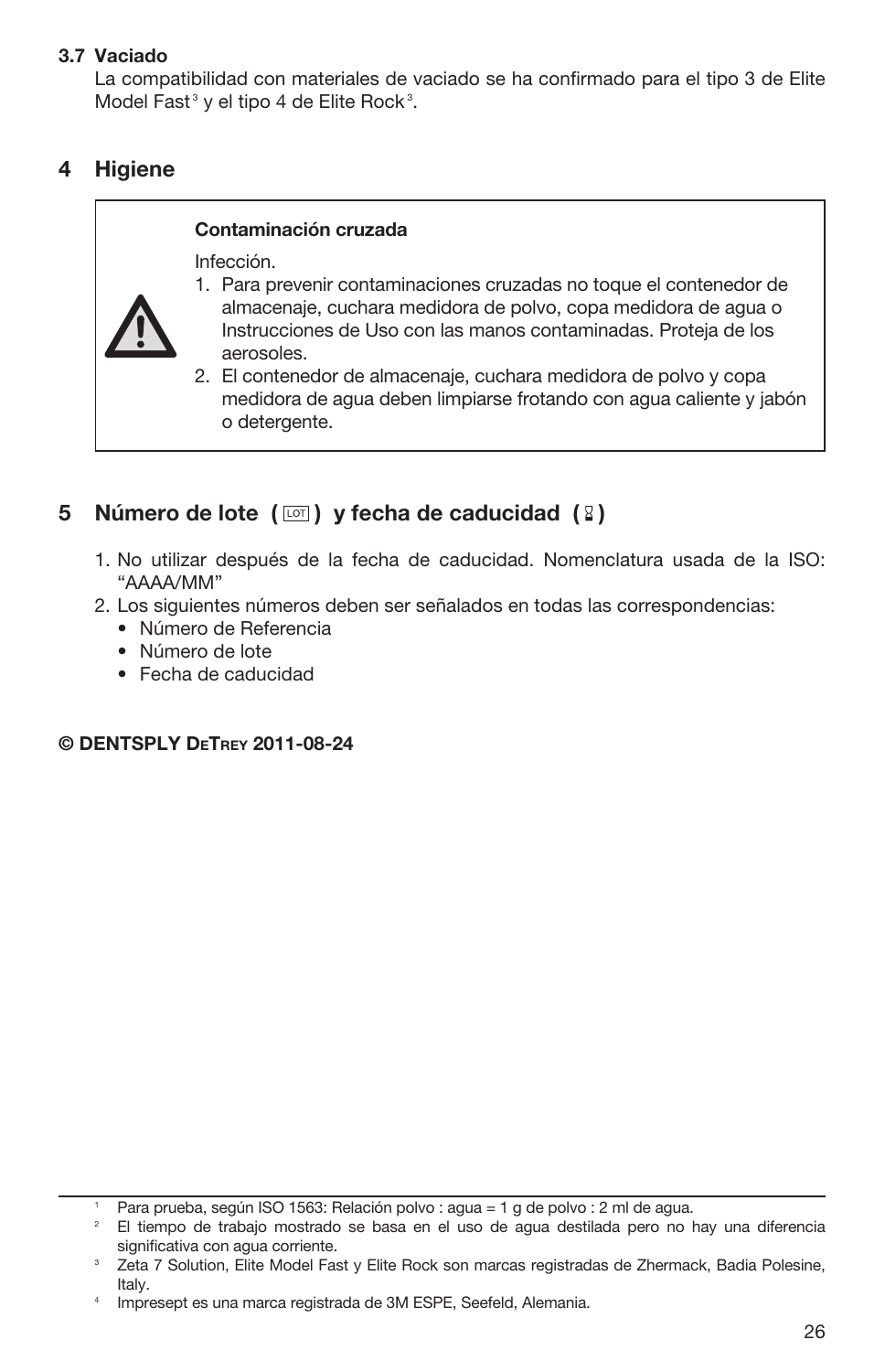# <span id="page-27-0"></span>Blueprint®

# Не образующие пыли альгинатные оттискные материалы

Предостережение: Применяется исключительно в стоматологии.

| Содержание |  | Страница |
|------------|--|----------|
|            |  |          |
|            |  |          |
|            |  |          |
|            |  |          |
|            |  |          |

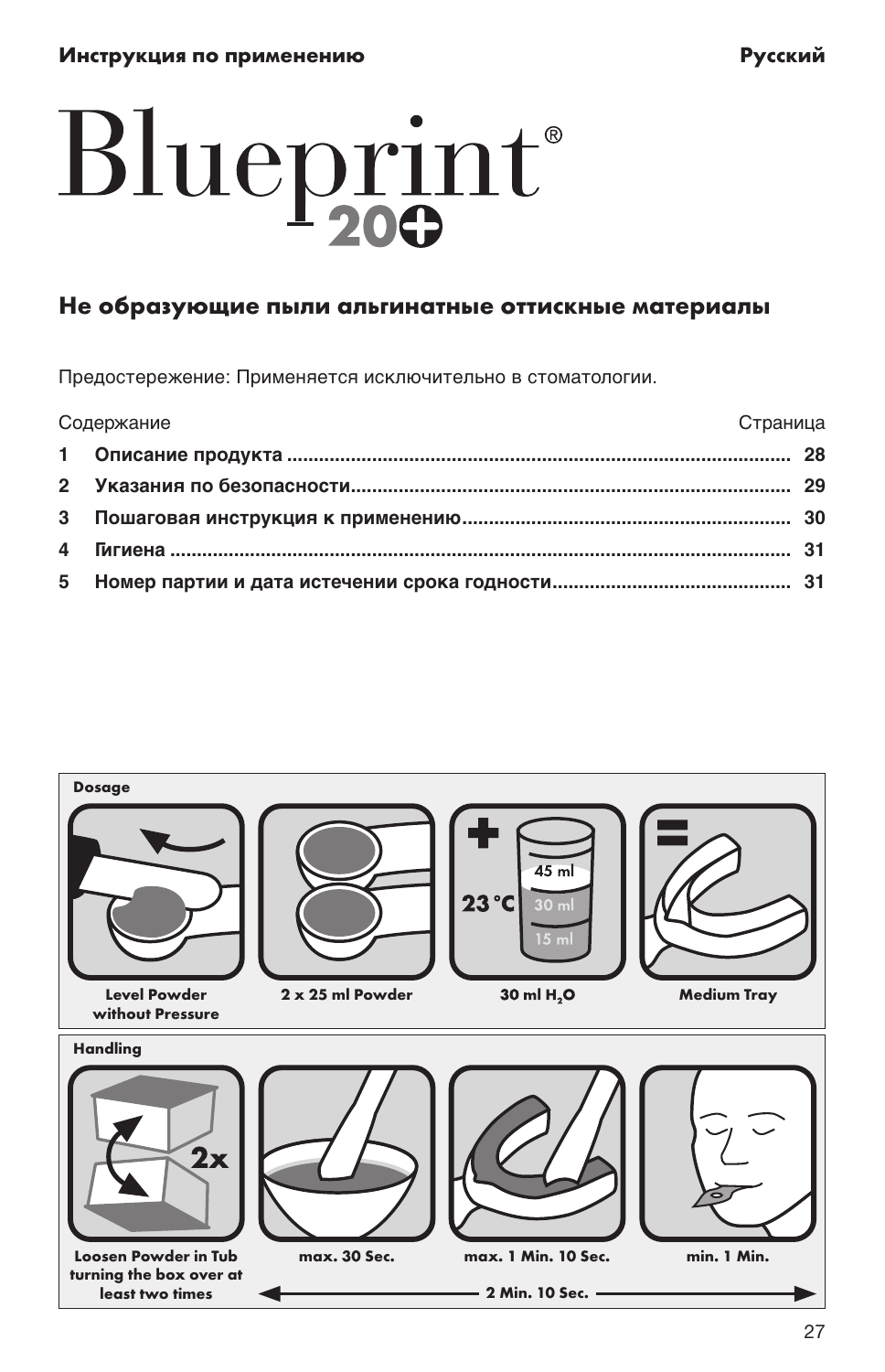#### **1 Описание продукта**

Альгинаты **Blueprint® 20+** являются необратимыми гидроколлоидными материалами для снятия стоматологических оттисков.

По альгинатным оттискам **Blueprint® 20+** допускается отсроченная отливка моделей в кабинете либо в удалённой лаборатории.

Альгинатные порошки **Blueprint® 20+** имеют специальную рецептуру, исключающую образование пыли в процессе смешивания. Материалы снижают концентрацию взвешенных в воздухе частиц ниже предела обнаружения.

Альгинаты **Blueprint® 20+** соответствуют стандартам ISO 1563 и EN 21563.

#### **1.1 Форма выпуска**

• Альгинат **Blueprint® 20+** выпускается в упаковке массой 6 кг (содержит двенадцать пакетов по 500 г); каждая упаковка содержит контейнер для хранения, мерник для порошка, мерник для жидкости и Инструкцию по применению.

#### **1.2 Состав**

- Диатомовый грунт (маморфный диоксид кремния)
- Альгинат натрия
- Сульфат кальция
- Парафиновое масло
- Фосфат натрия
- Калий гексафторотитанат
- Oксид магния
- Красители
- Мятное масло

#### **1.3 Показания к применению**

Снятие оттисков для получения моделей и изготовления:

- Диагностических моделей.
- Моделей для ортодонтии.
- Модели антагонирующей челюсти.
- Съёмных пластиночных протезов при частичной адентии без трансферов и/ или прецизионных атачменов.
- Съёмных ретейнеров и шин.
- Временных реставраций.

#### **1.4 Противопоказания**

• Сильная аллергическая реакция на один из компонентов.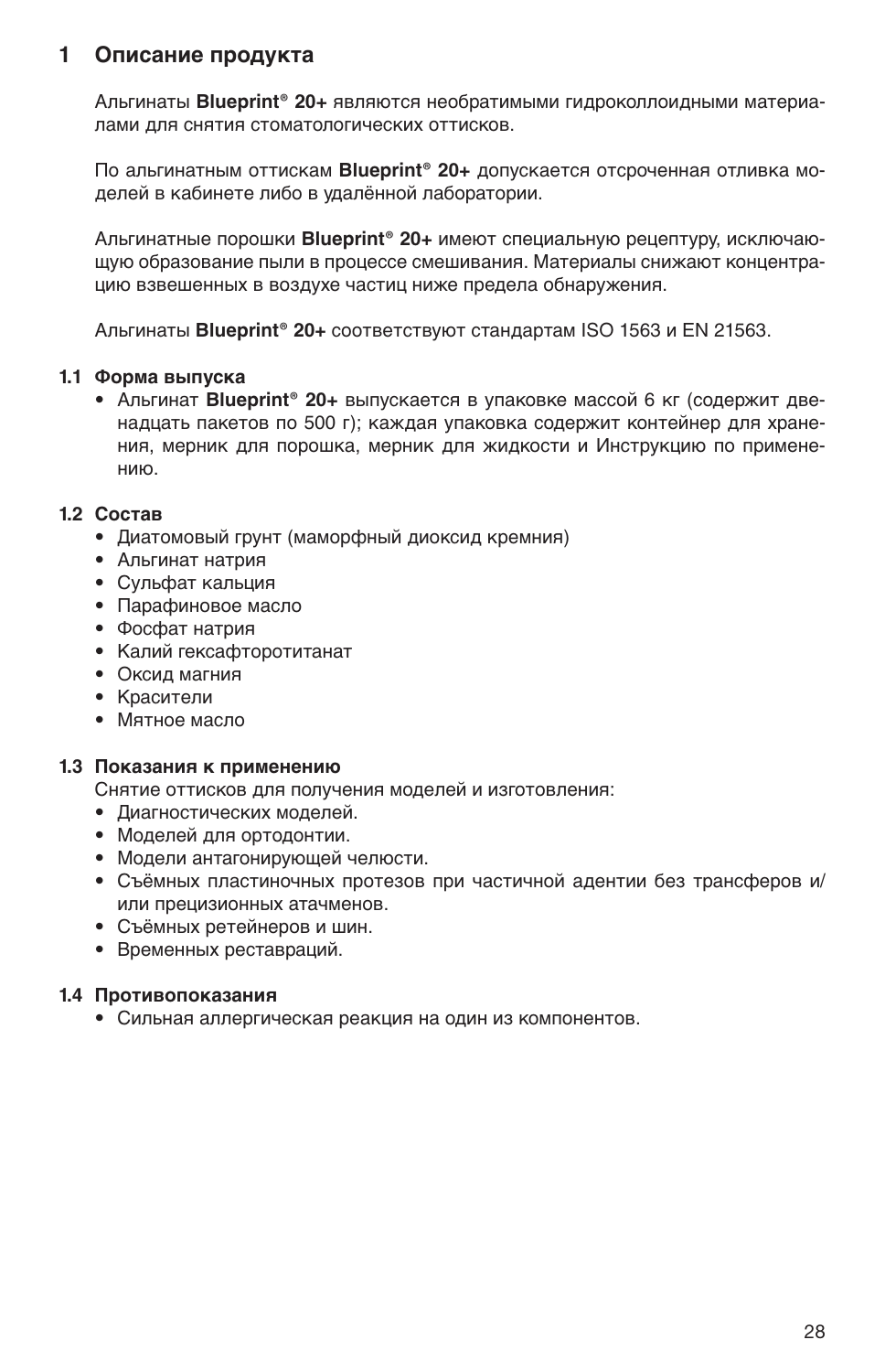# **2 указания по безопасности**

Следует сознательно выполнять приведенные ниже указания по общей безопасности и специальные указания по безопасности, приведенные в других главах данной Инструкции к применению.

#### **Обозначение опасности**



- Это символ, обозначающий опасность. Он используется, чтобы предупредить вас о потенциальных рисках для здоровья.
- Следуйте всем сообщениям по безопасности, отмеченным данным символом, во избежание причинения вреда здоровью.

#### **2.1 Предостережения**

Альгинаты Blueprint® 20+ содержат диатомитовую землю (аморфный SiO2).

- **Избегайте попадания в глаза** для предотвращения раздражения и возможного повреждения роговицы. В противном случае, обильно промойте водой и обратитесь к врачу.
- **Избегайте контакта с кожей:** Могут вызвать аллергические реакции при контакте с кожей.
- **• Избегайте вдыхания:** В случае вдыхания, переместите пострадавшего на свежий воздух. Дайте выпить воды, чтобы прочистить горло, и дайте высморкаться, чтобы извлечь материал. Если раздражение или болезненность сохраняются, обратитесь к врачу.
- **• Избегайте проглатывания.** Если произошло случайное проглатывание материала, дайте пациенту выпить большое количество воды. Если развивается тошнота или расстройство, обратитесь к врачу.

#### **2.2 Меры предосторожности**

Этот продукт предназначен для использования в строгом соответствии с Инструкцией к применению.

Использование данного продукта любым способом, не соответствующим указанному в данной Инструкции, является личным решением практикующего врача, ответственность за которое несет исключительно он сам.

- Используйте соответствующие меры защиты для стоматологического персонала и пациентов, такие как защитные очки и коффердам согласно рекомендациям местной стоматологической ассоциации.
- Плотно закройте крышкой контейнер для хранения сразу после забора порошка.
- Температура и жёсткость воды, используемой для смешивания, будут влиять на рабочее время и время отверждения. Рекомендуемая температура воды 23 °C (см. Пошаговую инструкцию).
- Альгинаты Blueprint® 20+ не рекомендуются для получения трансферных оттисков или окончательных оттисков для несъёмных реставраций.
- Не храните оттиски, погружёнными в воду.

#### **2.3 Побочные реакции**

- Контакт с глазами: Раздражение, возможно повреждение роговицы.
- Контакт с кожей: Могут вызвать аллергическую реакцию при контакте с кожей.

#### **2.4 Условия хранения**

Неадекватные условия хранения могут сокращать срок хранения и могут привести к ошибкам при работе с продуктом.

• Не допускайте попадания на продукт солнечного света.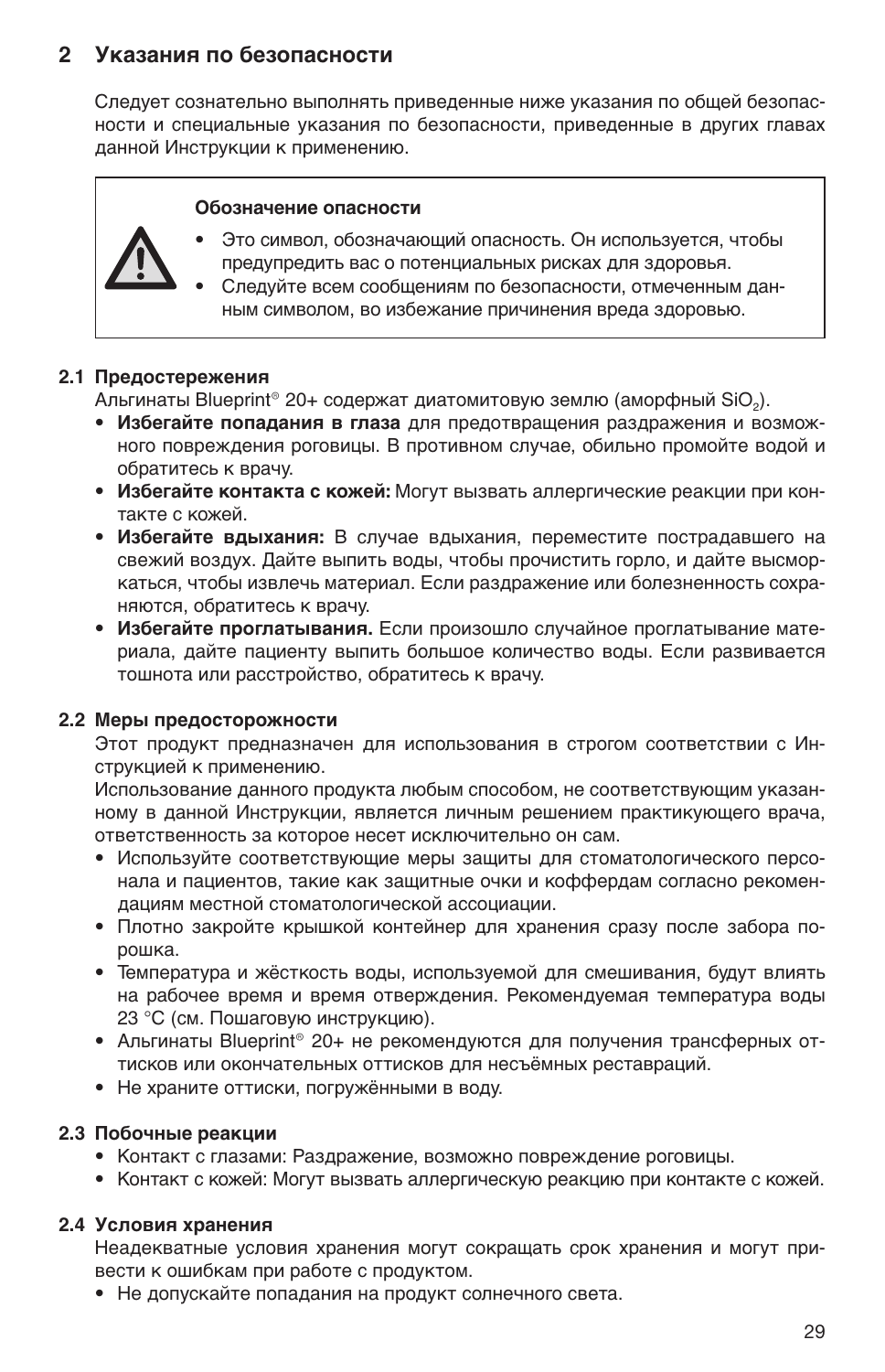- Храните в плотно закрытом контейнере при температуре между 5 °C и 27 °C.
- Используйте материалы при комнатной температуре.
- Предохраняйте от попадания воды.
- Не замораживайте.
- Не используйте по истечении срока годности.

#### **3 Пошаговая инструкция к применению**

### **3.1 Подготовка и дозирование**<sup>1</sup>

- 1. Пересыпьте альгинат Blueprint® 20+ из пакета в контейнер для хранения.
- 2. Альгинатные оттискные материалы могут осаждаться в процессе транспортировки и хранения. Всегда разрыхляйте порошок перед использованием, дважды переворачивая контейнер для хранения.
- 3. Для правильного соблюдения пропорций, используйте мерник для воды (с отметками 15, 30 и 45 мл) и мерник для порошка (25 мл).
- 4. Зачерпните порошок «без горки», не уплотняйте материал.

| Частичный оттиск:      | 1 уровень порошка (25 мл)                  |  |
|------------------------|--------------------------------------------|--|
|                        | + нижняя отметка мерника для воды (15 мл)  |  |
| Малый полный оттиск:   | 2 уровня порошка (50 мл)                   |  |
|                        | + средняя отметка мерника для воды (30 мл) |  |
| Большой полный оттиск: | 3 уровня порошка (75 мл)                   |  |
|                        | + высокая отметка мерника для воды (45 мл) |  |

5. Чтобы получить более текучую или более густую консистенцию, используйте чуть больше или чуть меньше воды.

#### **3.2 смешивание**

- 1. Автоматическое смешивание от 8 12 секунд или в соответствии с инструкциями производителя.
- 2. Энергичное ручное замешивание в подходящей чашке в течение 30 секунд.

#### **3.3 Рабочее время и время отверждения2**

Рабочее время и время отверждения могут быть модифицированы путём изменения температуры воды. Время внесения может изменяться в зависимости от рабочего времени и времени отверждения. Чаще всего при нормальной комнатной температуре, рабочее время составляет 1 минуту 10 сек и оттиск должен оставаться в полости рта как минимум 1 минуту. Таким образом, общее время затвердевания материала составляет 2 минуту 10 секунд.

#### **3.4 Снятие оттиска**

- 1. Дайте пациенту про полоскать рот тёплой водой.
- 2. Сразу после завершения замешивания, наполните оттискную ложку материалом и разместите в полости рта, применяя небольшое давление, как минимум 1 минуту.
- 3. Извлеките оттиск из полости рта и промойте его под струёй холодной воды, смывая остатки слюны и иных загрязнений.

#### **3.5 Очистка и дезинфекция**

- 1. Погрузите оттиск в подходящий дезинфицирующий раствор (например, Zeta 7 Solution<sup>3</sup> или Impresept<sup>4</sup>) на 10 минут.
- 2. Промойте оттиск под струёй воды в течение 15 секунд.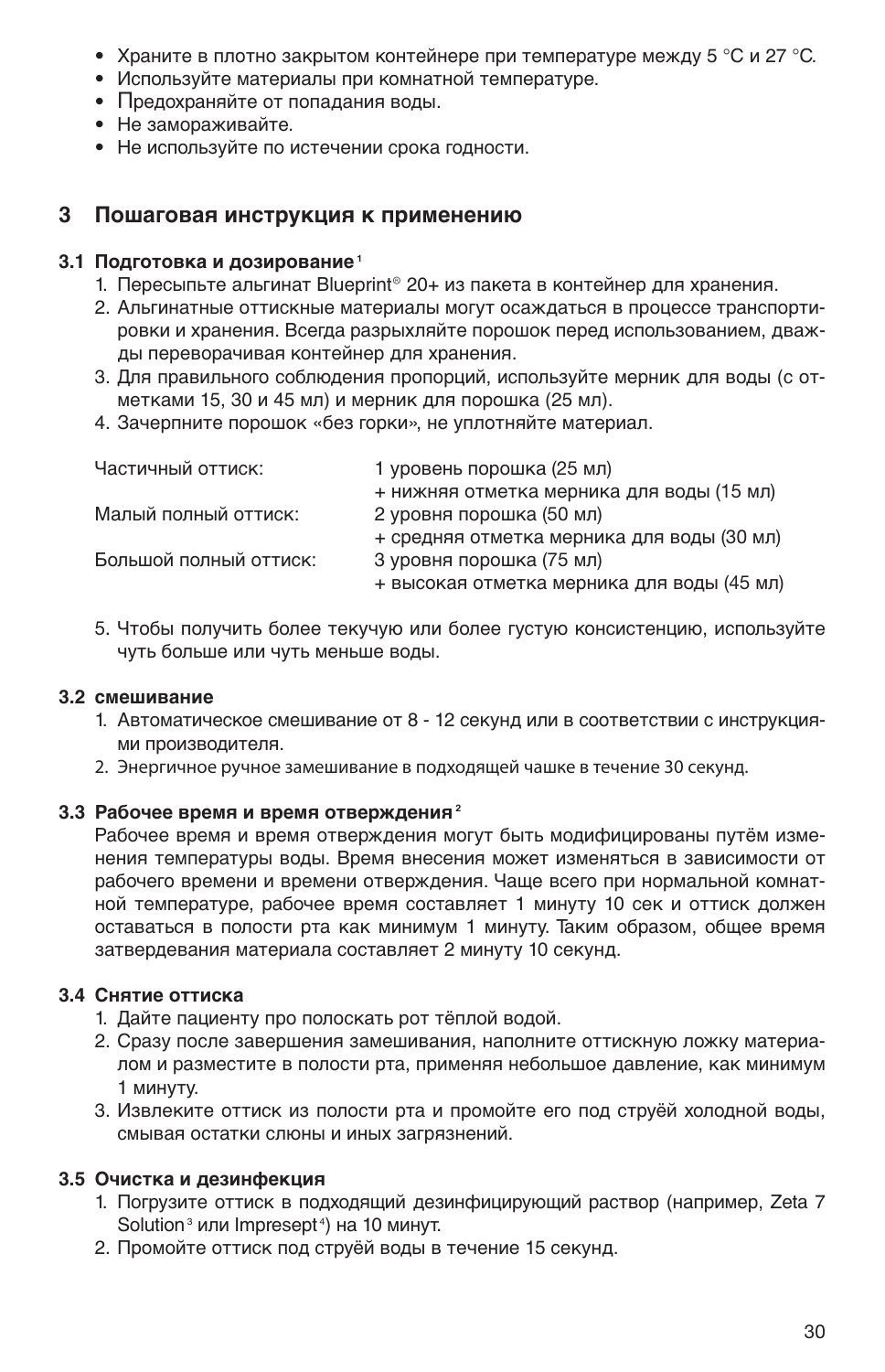#### **3.6 Хранение оттисков**

- 1. Рекомендуется отливать модель непосредственно после очищения (и дезинфекции) оттиска.
- 2. Если это невозможно, храните оттиск рядом с влажной салфеткой в герметично закрытом полиэтиленовом пакете при комнатной температуре. В этих условиях отливка модели может быть отсрочена на 48 часов от момента снятия оттиска.

#### **3.7 Отливка модели**

Модель необходимо отливать из полностью совместимых материалов, которыми являются: тип III гипса Elite Model Fast<sup>3</sup> и тип IV гипса Elite Rock<sup>3</sup>.

#### **4 Гигиена**

#### **Перекрестное заражение**

Инфекция.



- 1. Чтобы избежать перекрёстной контаминации, не дотрагивайтесь до контейнера, мерника для порошка, мерника для воды и до Инструкции загрязнёнными руками. защищайте от аэрозолей.
- 2. Контейнер для хранения, мерник для порошка и мерник для воды можно очистить промыванием под горячей водой с мылом или моющим средством.

#### **5** Номер партии ( **••** ) и дата истечении срока годности ( **?** )

- 1. Не используйте по истечении срока годности. Используемый стандарт ISO: «ГГГГ/ММ»
- 2. Во всех видах корреспонденции сообщайте следующие номера:
	- Номер повторного заказа
	- Номер партии
	- Дата истечении срока годности

#### © DENTSPLY DeTrey 2011-08-24

<sup>1</sup> Для теста ISO 1563: Соотношение порошок : жидкость = 1 г порошка : 2 мл воды.

<sup>2</sup> Упомянутое рабочее время основывается на применении дистилированной воды, но при замешивании на проточной воде нет существенной разницы, вне зависимости от жесткости воды.

Zeta 7 Solution, Elite Model Fast и Elite Rock являются торговыми марками компании Zhermack, г. Бадия Полезине, Италия.

Impresept является торговой маркой компании 3M ESPE, Seefeld, Германия.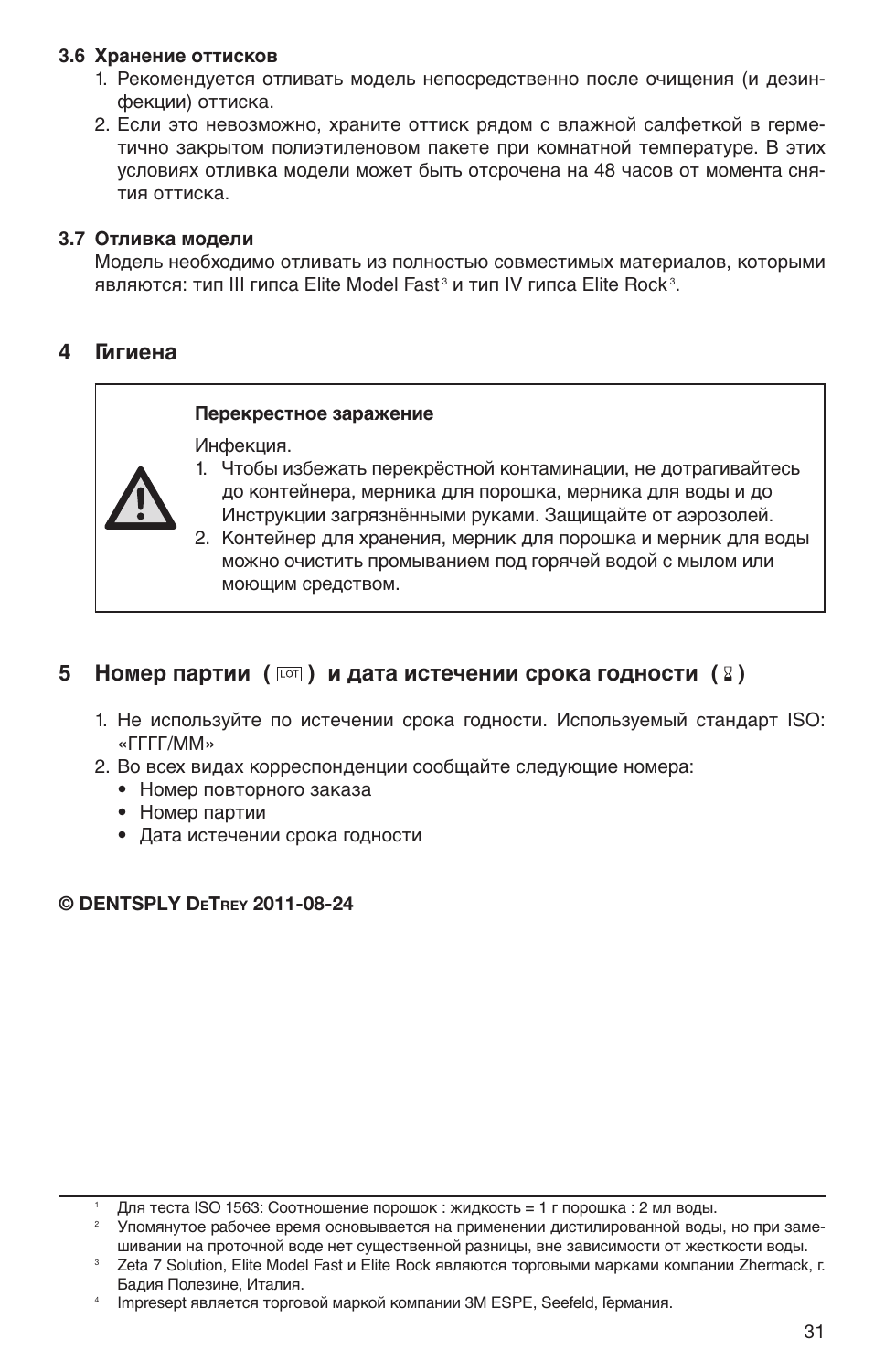# <span id="page-32-0"></span>Kullanım Talimatı Türkçe

# Blueprint®

# Toz yaymayan Aljinat Ölçü Materyal

Uyarı: Yalnız dişhekimliği uygulamaları içindir.

| İçindekiler | Savfa |
|-------------|-------|
|             |       |
|             |       |
|             |       |
|             |       |
|             |       |

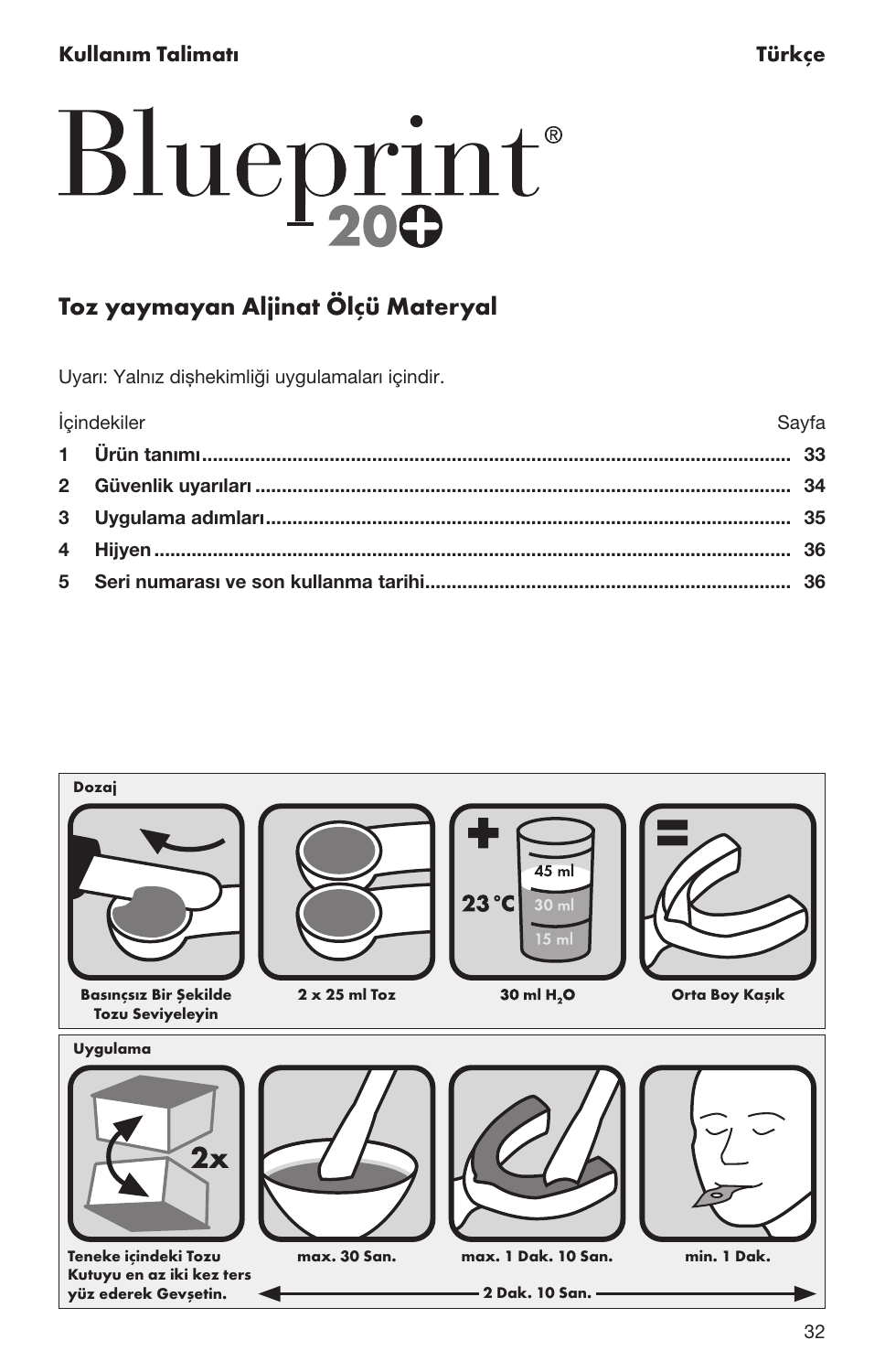# 1 Ürün tanımı

Blueprint® 20+ aljinat dental ölçü almak amacıyla kullanılan dönüşümsüz hidrokolloid bir materyaldir.

Blueprint<sup>®</sup> 20+ aljinat ölçüleri ofis ortamında yada ofis dışına laboratuvara gönderdiğiniz durumlarda model dökümünü ertelemenize imkan sağlar.

Blueprint® 20+ aljinat tozu karıştırma sırasında tozlanmayı ortadan kaldırmak amacıyla özel olarak formüle edilmiştir. Materyal havada asılı partikül konsantrasyonunu algılanabilinir limitlerin daha da altına indirir.

Blueprint<sup>®</sup> 20+ alijnatı, sırası ile ISO 1563 ve EN 21563'e uymaktadır.

#### 1.1 Ticari formları

• Blueprint® 20+ aljinatı, her birinin içinde saklama kabı, toz ölçü kaşığı, su ölçü kabı ve kullanım talimatı bulunan 6 kg'lık büyük paketler (12 adet 500 gr'lık torba) içerisinde bulunur.

#### 1.2 Bileşimi

- Diatome toprağı (amorf SiO.)
- Sodyum aljinat
- Kalsiyum Sülfat
- Parafin yağı
- Sodyum Fosfat
- Potasyum Heksaflorotitanat
- Magnezyum Oksit
- Renklendiriciler
- Nane yağı

#### 1.3 Endikasyonları

Aşağıdaki modellerin dökümü için dental ölçülerin alınmasında:

- Vaka çalışma modelleri.
- Ortodontik modeller.
- Kapanış modelleri.
- Transfer ve/veya hassas bağlayıcı içermeyen hareketli parsiyel iskelet protezler.
- Hareketli sabitleyiciler veya splintler.
- Geçici restorasyonlar.

#### 1.4 Kontraendikasyonları

Bileşenlerden herhangi birine karşı şiddetli allerji.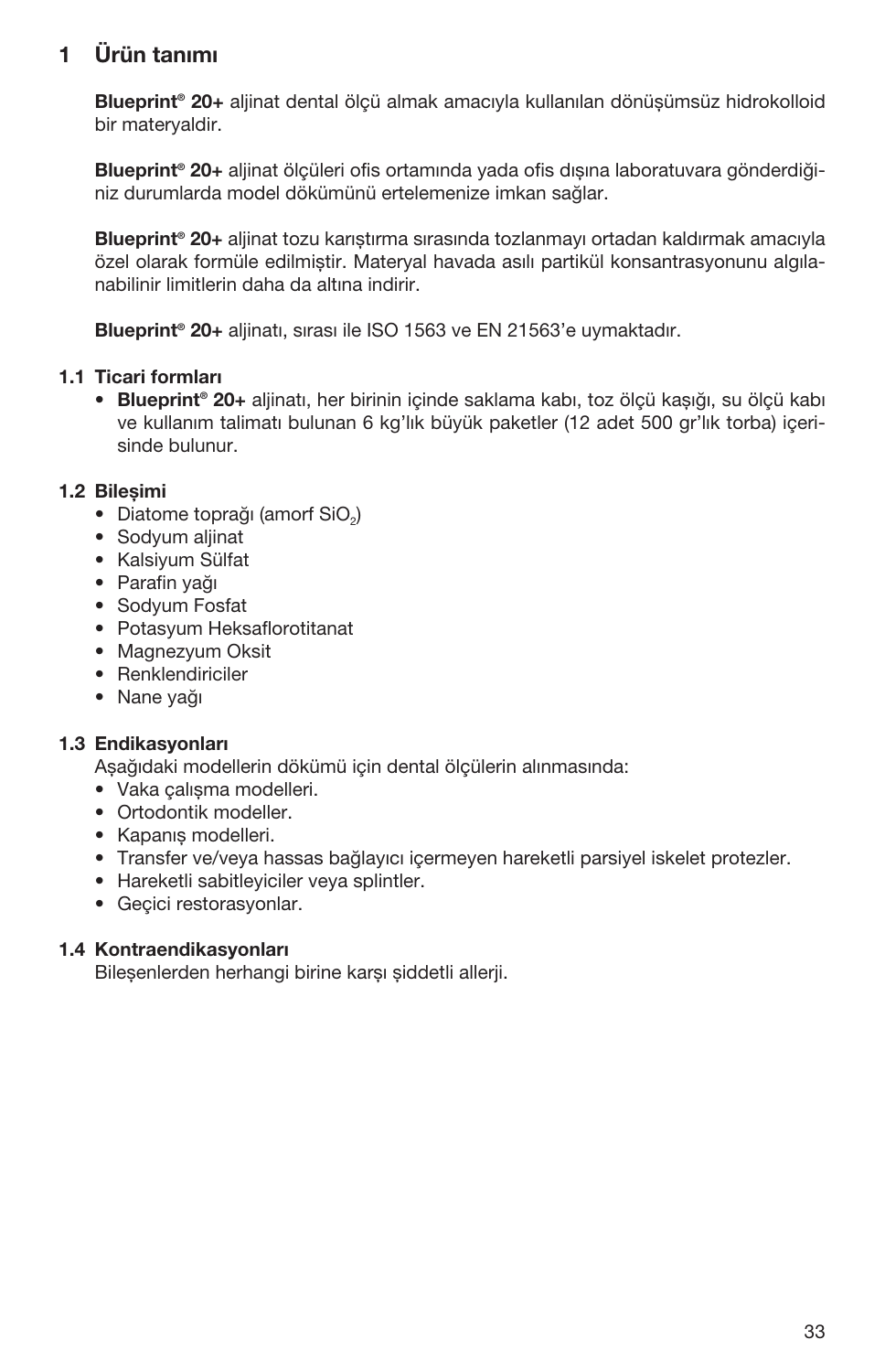# 2 Güvenlik notları

Bu kullanım talimatlarının diğer bölümlerinde yer alan genel ve özel güvenlik notlarına bağlı kalınızı.

#### Güvenlik uyarı sembolü



• Olası yaralanmalardan kaçınmak için bu sembolü izleyen bütün güvenlik mesajlarına uyunuz.

#### 2.1 Uyarılar

Blueprint® 20+ aliinat divatomlu toprak (amorf SiO<sub>2</sub>) icerir.

- Tahriş ve muhtemel kornea hasarını önlemek için gözler ile temasından kaçınınız. Gözler ile teması halinde bol su ile durulayarak doktora başvurunuz.
- Deri temasından kaçınınız: Deri ile teması halinde hassasiyete neden olabilir.
- Solumaktan kaçınınız: Solunması durumunda, açık havaya çıkınız. Boğazınızı temizlemek için su içiniz ve materyali dışarı atmak için burnunuzdan üfleyiniz. Tahriş ve ağrı devam ederse derhal hekime başvurunuz.
- • Yutmaktan kaçınınız. Yanlışlıkla yutulursa, hastaya bol miktarda su içiriniz. Eğer bulantı veya rahatsızlık gelişir ise, derhal hekime başvurunuz.

#### 2.2 Önlemler

Bu ürün sadece, kullanım talimatlarında özellikle ana hatlarıyla belirtildiği şekilde kullanılmak üzere tasarlanmıştır.

Bu ürünün kullanım talimatlarına aykırı herhangi bir şekilde kullanımı, diş hekiminin kendi takdir ve sorumluluğundadır.

- Klinik ekibi ve hastalar için, klinikte kullanımı uygun olan gözlük gibi koruyucu ekipmanlar kullanınız.
- Kullanım sonrası saklama kabının kapağını hemen sıkıca kapatınız.
- Karıştırma için kullanılan suyun sıcaklığı ve sertliği, çalışma ve sertleşme zamanını etkileyecektir. Önerilen su sıcaklığı 23 °C'dir (Uygulama adımlarına bakınız).
- Blueprint® 20+ aljinatı, sabit restorasyonlar için transfer veya bitim ölçülerinde önerilmez.
- Ölçüleri suda bekletmeyiniz.

#### 2.3 Ters reaksiyonlar

- Gözle temas: Tahriş ve olası kornea hasarı.
- Deri ile temas: Deri ile teması halinde hassasiyete neden olabilir.

#### 2.4 Saklama koşulları

Uygunsuz saklama koşulları materyalin raf ömrünü kısaltabilir ve başarısızlığa yol açabilir.

- Direkt güneş ışığından uzak tutunuz.
- Sıkıca kapalı kaplarda 5 °C ve 27 °C arasında saklayınız.
- Ürünü oda sıcaklığında kullanınız.
- Nemden koruyunuz.
- Dondurmayınız.
- Son kullanım tarihinden sonra kullanmayınız.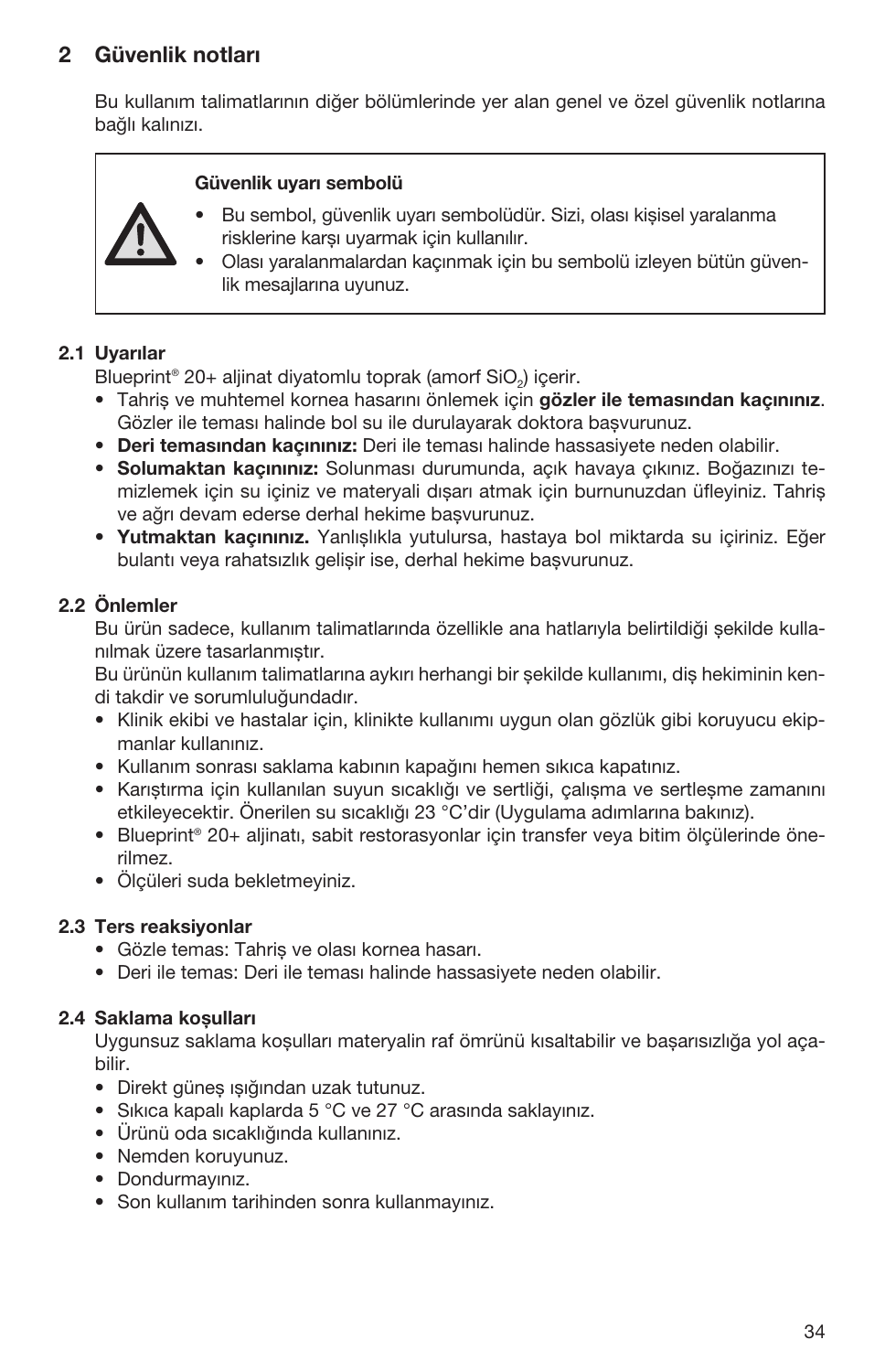# 3 Uygulama adımları

# 3.1 Hazırlanışı ve dozajı <sup>1</sup>

- 1. Blueprint® 20+ aljinatı, torbasından saklama kabına aktarınız.
- 2. Aljinat ölçü materyalleri ulaşım ve saklama sırasında çökelme eğilimindedir. Her zaman kullanım öncesi saklama kabını iki kez ters çevirerek tozu çözünüz.
- 3. Doğru oranlama için Blueprint® 20+ aljinatı su ölçü kabını (15, 30 ve 45 ml işaretli) ve toz ölçü kaşığını (25 ml) kullanınız.
- 4. Tozu yavaşça kaşığa alınız ve kaşığın üst sınırına göre düzleyiniz, kaşığı vurmayınız.

| Parsiyel ölçü:  | 1 kasık toz (25 ml)                 |
|-----------------|-------------------------------------|
|                 | + su ölçeğinin alt çizgisi (15 ml)  |
| Tam küçük ölçü: | 2 kasık toz (50 ml)                 |
|                 | + su ölçeğinin orta çizgisi (30 ml) |
| Tam büyük ölçü: | 3 kasık toz (75 ml)                 |
|                 | + su ölçeğinin üst çizgisi (45 ml)  |

5. Daha sulu veya koyu bir karışım gerekliyse, biraz daha fazla veya az su kullanınız.

# 3.2 Karıştırma

- 1. 8 12 saniye arasında veya üretici firmanın kullanım kılavuzu doğrultusunda cihazla karıştırma.
- 2. Uygun bir bol içerisinde 30 saniye boyunca kuvvetlice elle karıştırma.

# 3.3 Calısma ve sertlesme süresi<sup>2</sup>

Karıştırma suyunun sıcaklığını değiştirerek çalışma ve sertleşme süresi değiştirilebilir. Çalışma ve sertleşme süresini değiştirerek, ölçünün ağıza yerleştirilme zamanı çeşitlendirilebilir. Genellikle, normal oda sıcaklığında çalışma süresi 1 dakika 10 saniyedir ve ölçü ağızda yaklaşık 1 dakika kalmalıdır. Bu da sertleşme süresini 2 dakika 10 saniyeye getirir.

# 3.4 Ölçü alımı

- 1. Hastaya ağzını ılık suyla çalkalattırınız.
- 2. Karıştırmadan hemen sonra materyali kaşığa koyup kaşığı ağıza yerleştiriniz, yaklaşık 1 dakika boyunca hafif basınç uygulayarak bekleyiniz.
- 3. Ölçüyü ağızdan uzaklaştırınız ve tükürük ve artıkları akan soğuk su ile yıkayarak uzaklaştırınız.

# 3.5 Temizlenmesi ve dezenfeksiyon

- 1. Ölçüyü uygun olan bir dezenfektan solüsyon içine 10 dakika daldırın. (ör. Zeta 7 Solüsyon<sup>3</sup> veya Impresept<sup>4</sup>).
- 2. Ölçüyü yaklaşık 15 saniye boyunca akan su altında yıkayınız.

# 3.6 Ölçülerin saklanması

- 1. Temizlemeden (ve dezenfeksiyondan) hemen sonra modelin dökülüp ölçüden çıkarılması önerilmektedir.
- 2. Bu mümkün değilse, ölçüyü yanında nemli bir mendil ile, kapalı bir poli-etilen poşette, oda sıcaklığında saklayınız. Bu şartlar altında ölçünün dökümü, ölçü alındıktan 48 saat sonrasına kadar ertelenebilir.

# 3.7 Model dökümü

3. tip alçı Elite Model Fast<sup>3</sup> ve 4. tip alçı Elite Rock<sup>3</sup> döküm materyalleriyle uyumluluğu onaylanmıştır.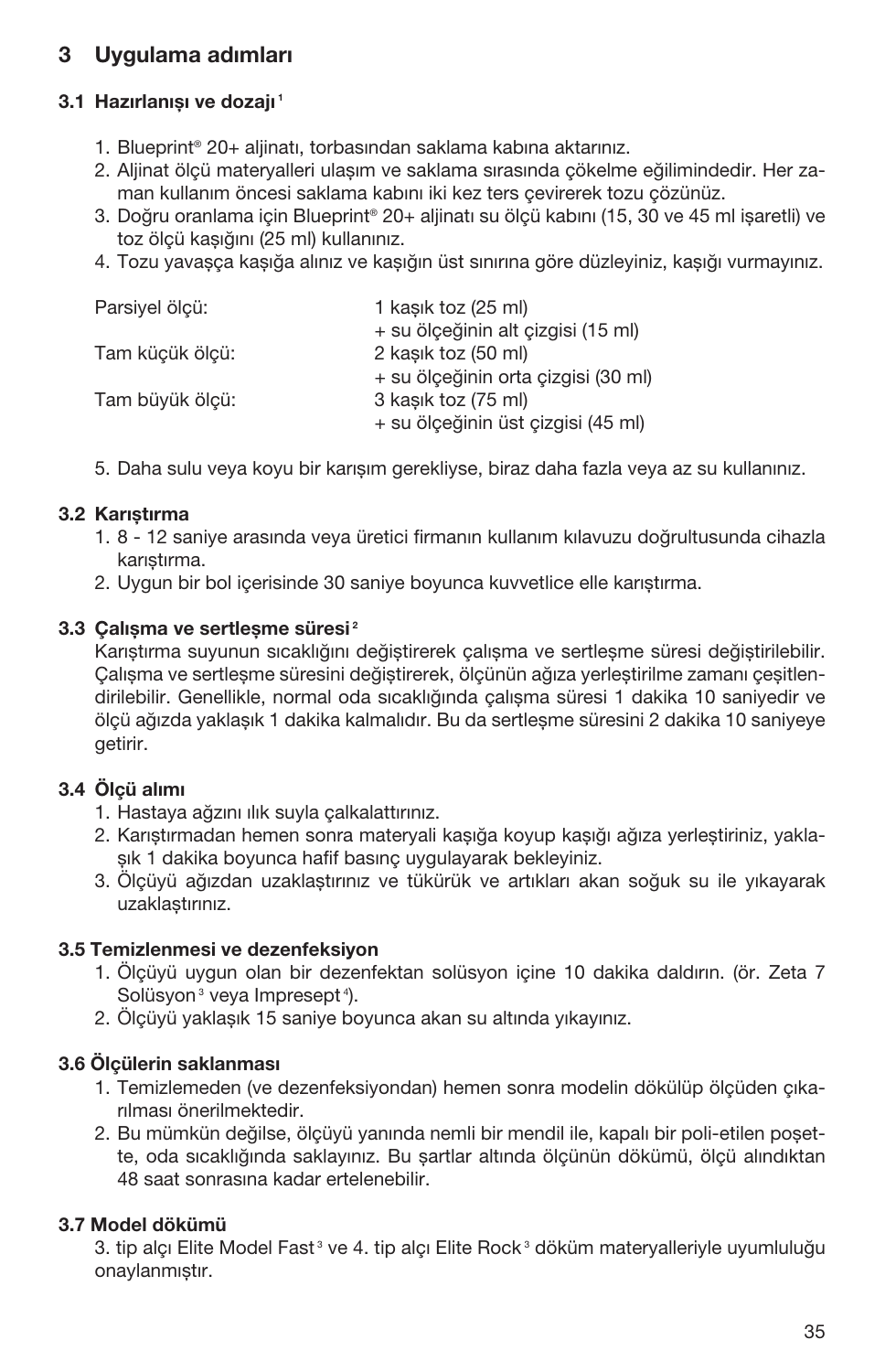

# Çapraz kontaminasyon

Enfeksiyon.

- 1. Çapraz kontaminasyonu önlemek için saklama kabı, toz ölçü kaşığı su ölçeği ve kullanım kılavuzuna kontamine ellerle dokunmayınız ve aerosolden koruyunuz.
- 2. Saklama kabı, toz ölçü kaşığı ve su ölçü kabı sıcak su, sabun veya deterjanla ovalanarak temizlenebilir.

# 5 Seri numarası  $(\Box)$  ve son kullanma tarihi  $(8)$

- 1. Son kullanma tarihinden sonra kullanmayın. ISO standardı kullanılmıştır: "YYYY/AA"
- 2. Aşağıdaki numaralar bütün yazışmalarda bulunmalıdır:
	- Sipariş numarası
	- Seri numarası
	- Son kullanma tarihi

© DENTSPLY DeTrey 2011-08-24

<sup>1</sup> ISO 1563'ye göre test edilmiştir: Toz : Su oranı = 1 g toz : 2 ml su.

<sup>2</sup> Bahsedilen çalışma süresi distile suyun kullanımına bağlıdır ama herhangi bir sertlikteki musluk suyunun kullanımı da uygundur.

<sup>&</sup>lt;sup>3</sup> Zeta 7 Solution, Elite Model Fast ve Elite Rock, Zhermack, Badia Polesine, Italy'nin ticari markalarıdır.

Impresept, 3M ESPE, Seefeld, Germany'nin ticari markasıdır.